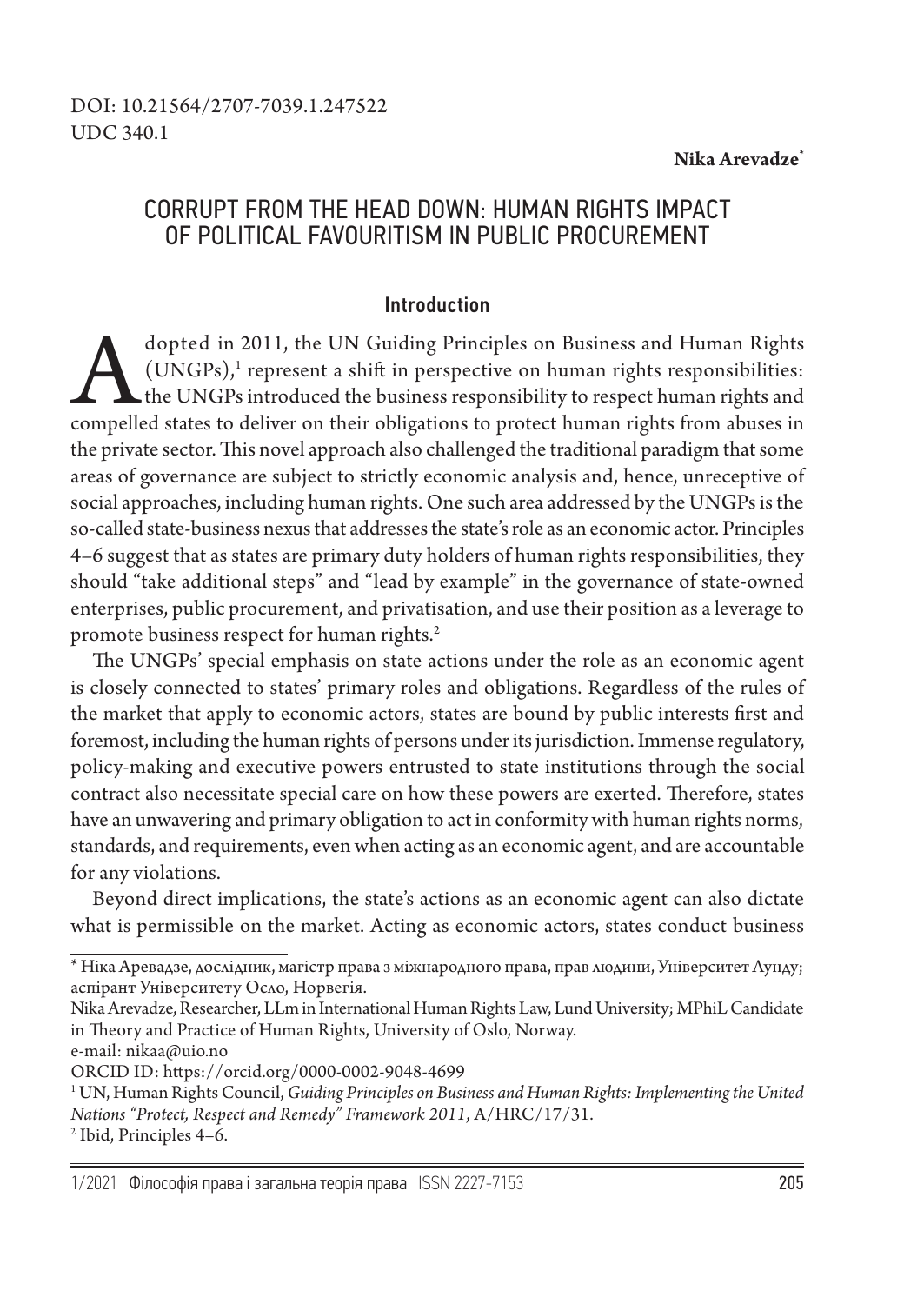with business<sup>3</sup> and, in this relationship, their actions represent an (either positive or negative) example and have a significant influence on the private sector behaviour. In other words, if the state's actions on the market do not comply strictly with its direct human rights obligations to *protect, respect* and *fulfil,* business entities are far less likely to deliver on their voluntary responsibility to *respect* human rights.

Public procurement is a significant aspect of the state-business nexus. It is the process where state agencies or other public entities enter the market as buyers of goods, services and works.4 Moreover, it represents a significant part of the global economy – its share in the global Gross Domestic Product (GDP) was 12 % in 2018, amounting to 11 trillion USD.5 Considering the functions and volume public procurement encompasses, it has direct and indirect links with the human rights of a wide array of rightsholders. These linkages have been addressed in business and human rights scholarship, $^{\rm 6}$  as well as in the works of international human rights bodies.7 However, this attention has mainly been directed towards policy and regulatory analysis of whether public procurement reflects human rights considerations and how it can be managed. Meanwhile, root governance issues that create the gap between public procurement and human rights and contribute to the lack of progress remain relatively unexplored.

This paper investigates a prevalent governance issue in public procurement – political favouritist corruption schemes $^{\rm 8}$  and their role in the paradoxical lack of progress in aligning public procurement systems with human rights requirements. Whereas all types of corruption are widespread in public procurement, political favouritism often has an

 $^3$  Christine Parker and John Howe, "Ruggie's Diplomatic Project and Its Missing Regulatory Infrastructure,"  $\,$ in *The UN Guiding Principles on Business and Human Rights* (Brill Nijhoff, 2012), 284.

<sup>4</sup> For instance: "Public Procurement – OECD", OECD, аccessed February 10, 2021, http://www.oecd.org/ governance/public-procurement/; "Public Procurement," European Commission, accessed February 10, 2021, https://ec.europa.eu/info/policies/public-procurement\_en.

<sup>5</sup> "How Large Is Public Procurement?" World bank blogs, accessed February 9, 2021, https:// blogs.worldbank.org/developmenttalk/how-large-public-procurement.

<sup>6</sup> For instance, for extensive discussion on procurement and human rights see Olga Martin-Ortega and Claire Methven O'Brien, *Public Procurement and Human Rights* (Edward Elgar Publishing, 2019).

<sup>7</sup> For instance, for the recent analysis see UN, Human Rights Council, *Report of the Working Group on the Issue of Human Rights and Transnational Corporations and Other Business Enterprises on Connecting the Business and Human Rights and the Anticorruption Agendas*, A/HRC/44/43 (2020), paras 12–13.

 $\rm{^8}$  While other terms have also been used to refer to concepts and effects of similar issues (Susan Rose-Ackerman provides terms such as "administrative corruption," "crony capitalism" and "state capture" in: Susan Rose-Ackerman, "The Challenge of Poor Governance and Corruption," *DIREITO GV L.Rev.* Especial 1 (2005): 207, 218). This text employs political favouritism in public procurement to denote the arrangement where companies or their owners create connections with political parties, mainly through donations, and, in return, are rewarded by public procurement contracts. See, Bruno Baranek and Vitezslav Titl, "The Cost of Favoritism in Public Procurement," FEB Research Report Department of Economics (2020); Audinga Baltrunaite, "Political Contributions and Public Procurement: Evidence from Lithuania," *Journal of the European Economic Association* 18 (2020): 541; Vitezslav Titl and Benny Geys, "Political Donations and the Allocation of Public Procurement Contracts," *European Economic Review* 111 (2019): 443.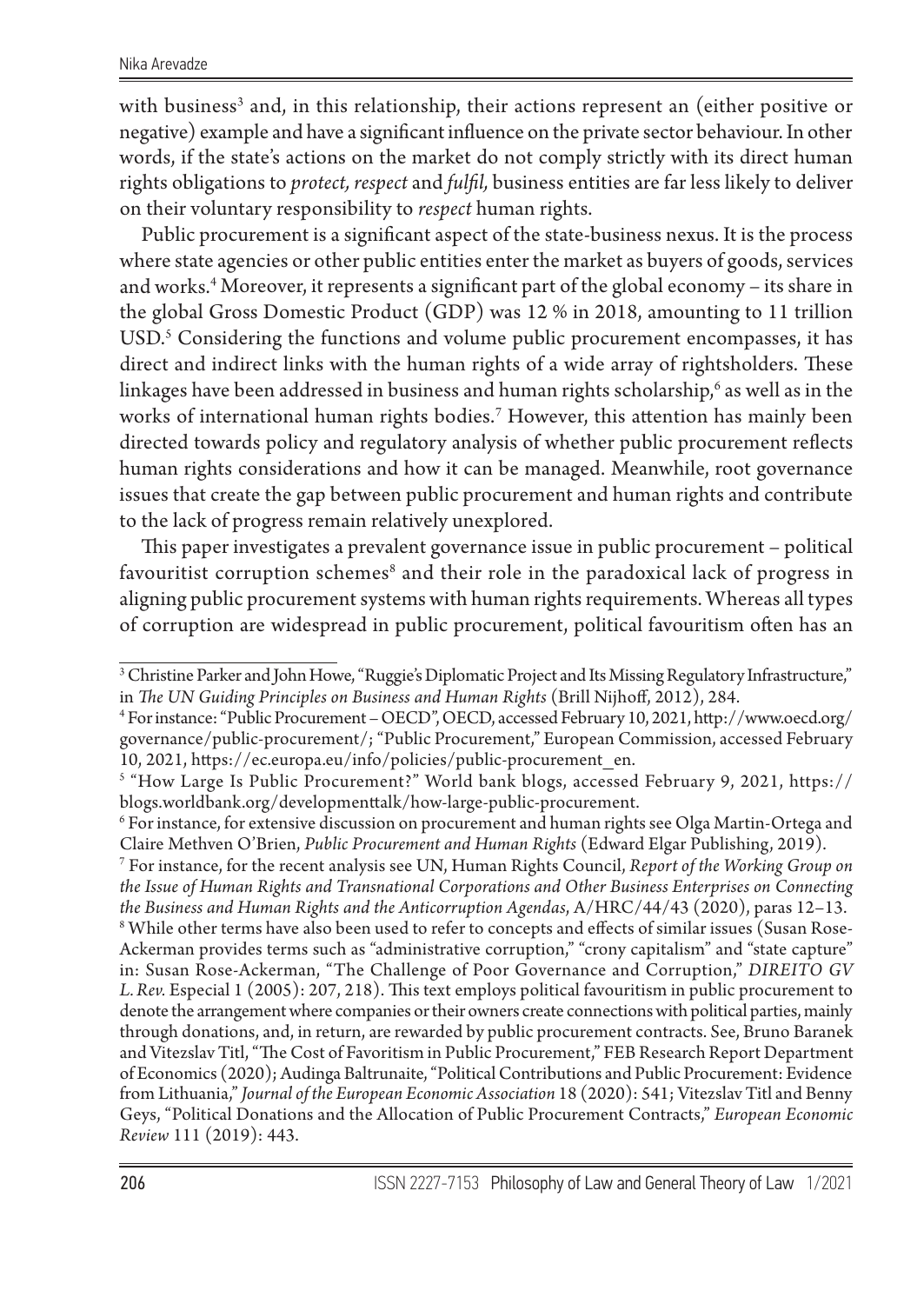appearance of legality, is deeply embedded in the system, and penetrates high levels of government. Political favouritism entails the prioritization of private gains over public interests in public procurement and, if it takes a systemic form, it can erode public trust in government institutions and, regardless of legal consequences, damage companies' social license to operate. Finally, it also erases the traditional public-private divide and creates opportunities for corporate capture.<sup>9</sup>

Due to these factors, political favouritism in public procurement can have a negative impact on individual rights and obstruct the implementation of human rights policies in governance. Moreover, as this paper argues below, human rights integration can threaten such corrupt schemes by obstructing the regular flow of illicit funds or imposing additional transparency and oversight on procurement deals. Therefore, political favouritist schemes can be conceptualized as a fundamental roadblock for integrating human rights into public procurement.

The paper analyses relevant primary and secondary sources in the fields of business and human rights, governance, and economics and organizes the discussion as follows: section 2 discusses the links between public procurement and human rights; section 3 analyses the role of corruption in general and political favouritism in particular within public procurement; section 4 outlines the risks, impacts, and obstructive effects of political favouritist schemes for individual human rights and the human rights approach to the public procurement governance; section 5 concludes and suggests directions for further research.

## I. Public Procurement and Human Rights

Links between human rights and public procurement, as apparent as they might seem through a systemic analysis, are rarely recognized by procurement regulations, partially due to the traditional construction of procurement systems. Public procurement is regulated by differing national or organizational rules, but similar structural elements of the process can be identified across jurisdictions. It consists of pre-bidding (decision to contract and definition of contract characteristics), bidding (contracting process and award) and post-bidding (contract implementation and monitoring) phases.<sup>10</sup> Moreover, the primary aims guiding public procurement can be generalized as value for money, non-discrimination between tenderers, and open competition.<sup>11</sup> Governments have

<sup>9</sup> UN, Human Rights Council, *Report of the Working Group on the Issue of Human Rights and Transnational Corporations*, paras 72–74.

<sup>&</sup>lt;sup>10</sup> Wim Wensink and Jan Maarten de Vet, "Identifying and Reducing Corruption in Public Procurement in the EU" (Made for the European Commission by PwC and Ecorys with support of Utrecht university, 2013), 45, https://ec.europa.eu/anti-fraud/sites/antifraud/files/docs/body/ identifying reducing corruption in public procurement en.pdf.

<sup>&</sup>lt;sup>11</sup> Olga Martin-Ortega and Claire Methven O'Brien, "Public Procurement and Human Rights: Interrogating the Role of the State as Buyer," in *Public Procurement and Human Rights* (Edward Elgar Publishing, 2019), 5.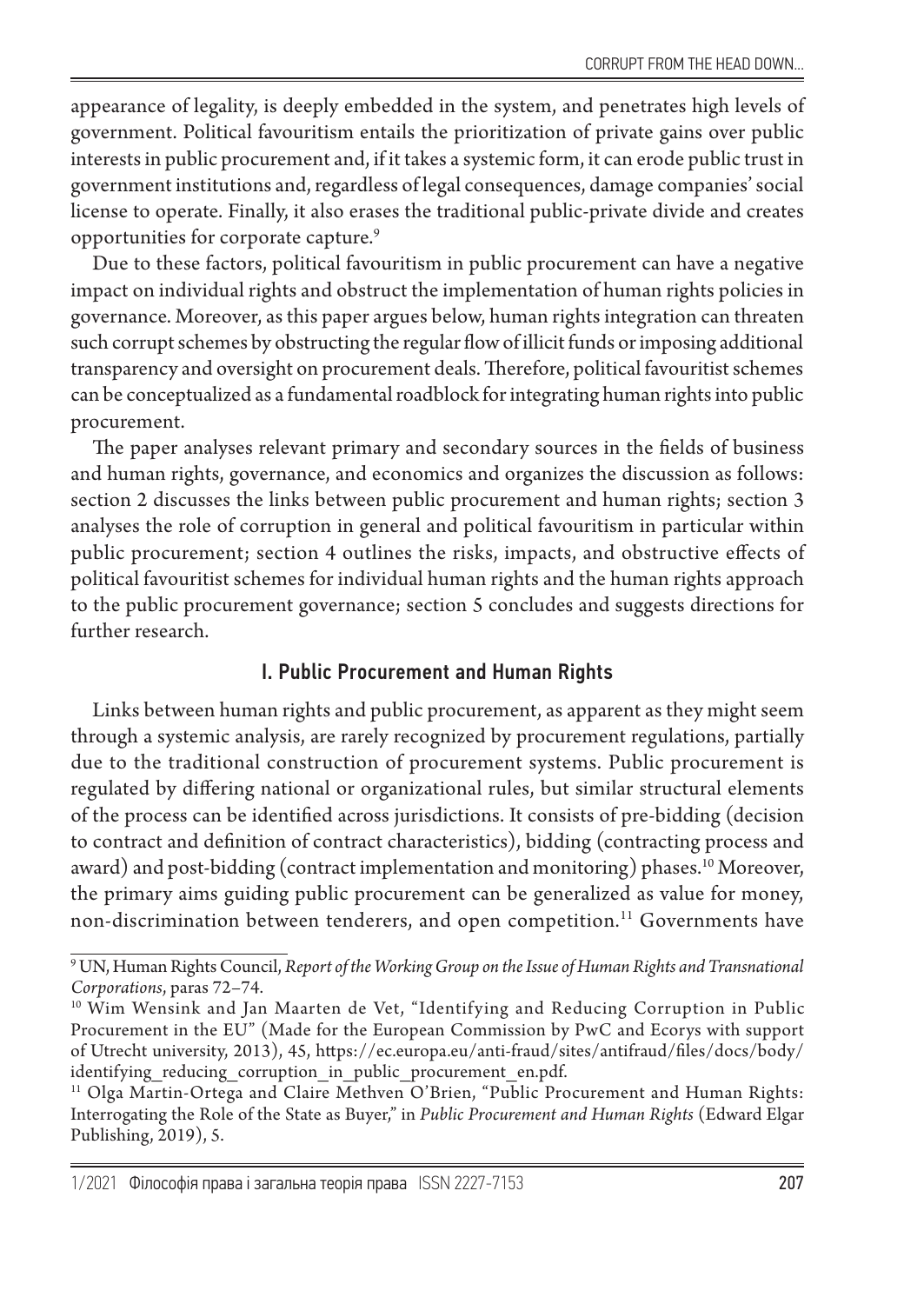also incorporated secondary social and environmental goals into public procurement regulations, such as combating modern slavery in the  $UK^{12}$  or promoting equality in South Africa,<sup>13</sup> adopting "social," "green" or "sustainable procurement" models.<sup>14</sup> However, such approaches remain scarce<sup>15</sup> and, even when adopted, social and environmental goals are indeed secondary to and sidelined by the economic objectives of public procurement.

Through public procurement, states purchase a wide array of goods, works and services to carry out public functions. The material scope of public procurement can include purchasing anything from office supplies to military equipment, as well as commissioning the construction of fundamental infrastructure or ensuring the provision of public services.<sup>16</sup> Public procurement is also linked to the wave of privatisation in recent years, through which the private sector has increasingly become responsible for activities traditionally performed by governments.17 As a result, governments purchase goods and services that they directly produced or performed in the past, including core public services, such as criminal justice, education, health and social care.

Public procurement of essential goods and services is directly linked to states' human rights obligations. The decision of what the state purchases, i.e., the substance and quality of acquired goods and services can determine whether the state fulfils its (international or national) human rights obligations, especially in the area of economic, social and cultural rights. For instance, if procured healthcare or education do not meet the qualitative standards required by the corresponding human right, the state might be found to have violated its obligation to fulfil.

Even when public procurement is not connected to the delivery of essential services, the process is linked to human rights impacts based on who the state purchases goods and services from. Companies in public procurement value chains can be involved in or linked to violations of labour rights, discrimination, environmental harm or other adverse human rights impacts. Through the doctrine of positive human rights obligations, states can be held liable for human rights violations in public procurement value chains and

<sup>&</sup>lt;sup>12</sup> Olga Martin-Ortega, "Public Procurement as a Tool for the Protection and Promotion of Human Rights: A Study of Collaboration, Due Diligence and Leverage in the Electronics Industry," *Business and Human Rights Journal* 3 (2018): 75, 78.

<sup>&</sup>lt;sup>13</sup> Geo Quinot, "Constitutionalising Public Procurement through Human Rights: Lessons from South Africa," in *Public Procurement and Human Rights*, eds. Olga Martin-Ortega and Claire Methven O'Brien (Edward Elgar Publishing, 2019), 78–79.

<sup>14</sup> Claire Methven O'Brien and Olga Martin-Ortega, "Human Rights and Public Procurement of Goods and Services," in *Research Handbook on Human Rights and Business*, eds. Surya Deva and David Birchall (Edward Elgar Publishing, 2020), 278.

<sup>&</sup>lt;sup>15</sup> UN, Human Rights Council, *Report of the Working Group on the Issue of Human Rights and Transnational Corporations*, para 13*.*

<sup>&</sup>lt;sup>16</sup> O'Brien and Martin-Ortega, "Human Rights and Public Procurement."

<sup>17</sup> UN, The Special Rapporteur on Extreme Poverty and Human Rights, *Privatisation, Extreme Poverty and Human Rights*, A/73/396 (2018), paras 1–2, accessed February, 11, 2021, https://www.ohchr.org/ EN/Issues/Poverty/Pages/Privatisation.aspx.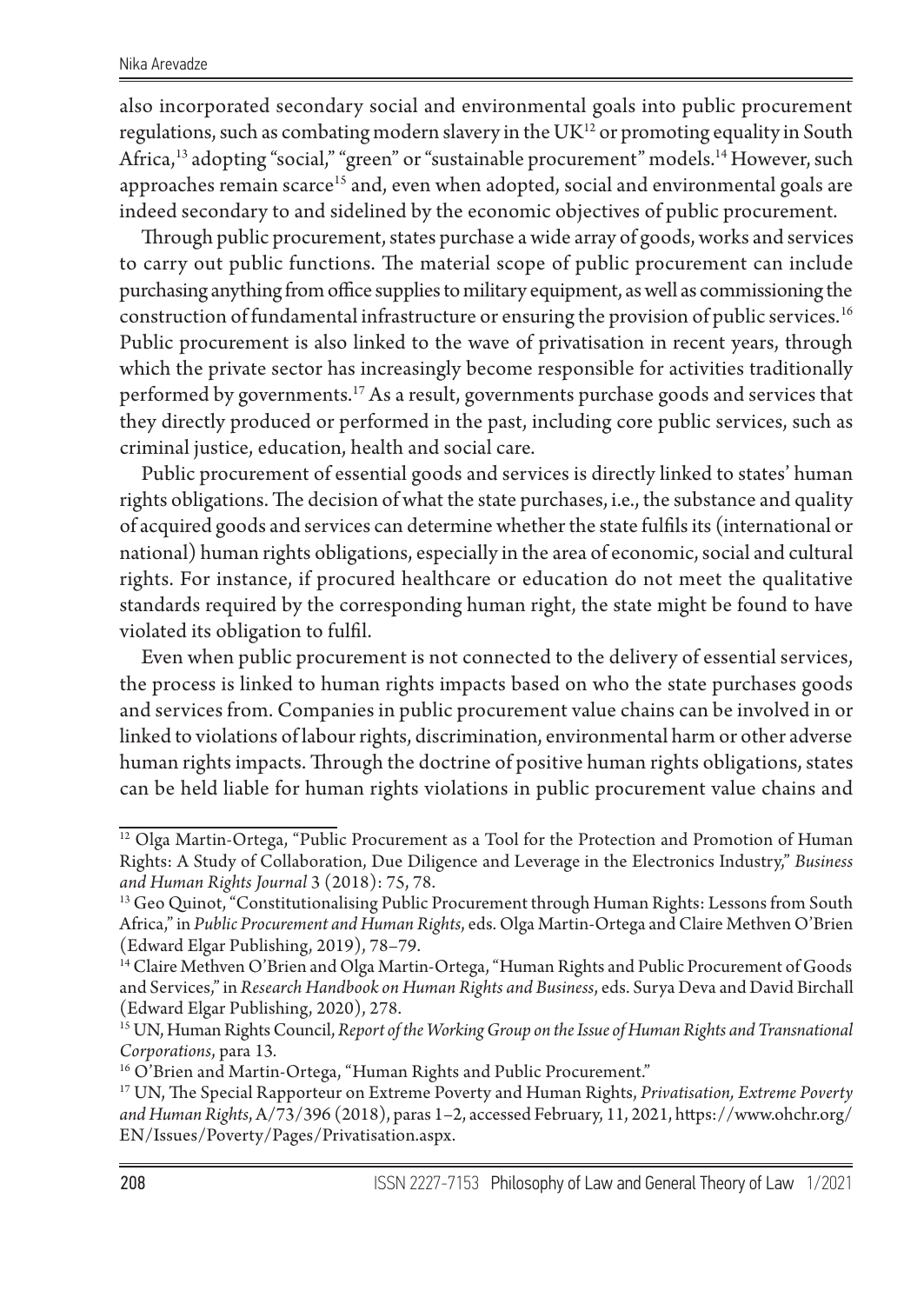respective procurement regulations and rules (or the lack thereof ) can be at the centre of such scrutiny.18

Moreover, its significant share in the global and national economies makes public procurement an essential instrument to promote and secure human rights in the private sector. Through their substantial purchasing power, states hold considerable leverage on private producers and service providers to influence their social, environmental or governance policies and create demand for responsible business performance.19 On the other hand, the absence of human rights considerations in public procurement regulations, tenders and contracts might be understood by the private sector as an indication of the secondary and peripheral nature of human rights in the state agenda. In any case, state recognition of the linkages between human rights and public procurement can have significant direct and indirect impacts on stakeholders' human rights.

The significance of public procurement for human rights in business is recognized by the UN Guiding Principles on Business and Human Rights. The state duty to protect human rights under the UNGPs includes operational principles applicable to states' actions under their role as economic agent.<sup>20</sup> These principles, united under the umbrella term "state-business nexus," include Principle 6 which stipulates that "states should promote respect for human rights by business enterprises with which they conduct commercial transactions."21 Apart from the UN framework, the Organisation for Economic Co-operation and Development (OECD) has also been promoting integrating human rights, labour, gender and other social considerations into public procurement systems through the concept of Responsible Business Conduct (RBC).<sup>22</sup> In light of these developments, states increasingly include public procurement in their National Action Plans (NAPs) on business and human rights<sup>23</sup> and there have been few positive examples of incorporating social and environmental considerations into public procurement regulations as secondary aims.<sup>24</sup>

However, public procurement regimes remain resistant to incorporating human rights and respective instruments, such as human rights impact assessment. O'Brien and Martin-Ortega (2018) note that, compared to the increasing expectations for the private

<sup>&</sup>lt;sup>18</sup> Edoardo Alberto Rossi, "Human Rights Clauses in Public Procurement: A New Tool to Promote Human Rights in (States') Business Activities?" in *Legal Sources in Business and Human Rights* (Brill Nijhoff, 2020), 277; O'Brien and Martin-Ortega, "Human Rights and Public Procurement," 255.

<sup>&</sup>lt;sup>19</sup> Martin-Ortega, "Public Procurement as a Tool for the Protection," 75-77.

<sup>&</sup>lt;sup>20</sup> UNGPs Principles 4-6.

<sup>21</sup> Іbid, Principle 6.

<sup>&</sup>lt;sup>22</sup> OECD, "1. Public Procurement – Supporting Responsible Business Conduct | Integrating Responsible Business Conduct in Public Procurement" (*OECD iLibrary*, 22 December 2020), accessed February 16, 2021, https://www.oecd-ilibrary.org/sites/02682b01-en/1/3/1/1/index.html?itemId=/content/ publication/02682b01-en&\_csp\_=e1facecd62f7ae24f03312574370f56e&itemIGO=oecd&itemContentType=book.

<sup>23 &</sup>quot;Public Procurement," National Action Plans on Business and Human Rights, accessed February 16, 2021, https://globalnaps.org/issue/public-procurement/.

<sup>&</sup>lt;sup>24</sup> O'Brien and Martin-Ortega, "Human Rights and Public Procurement," 278.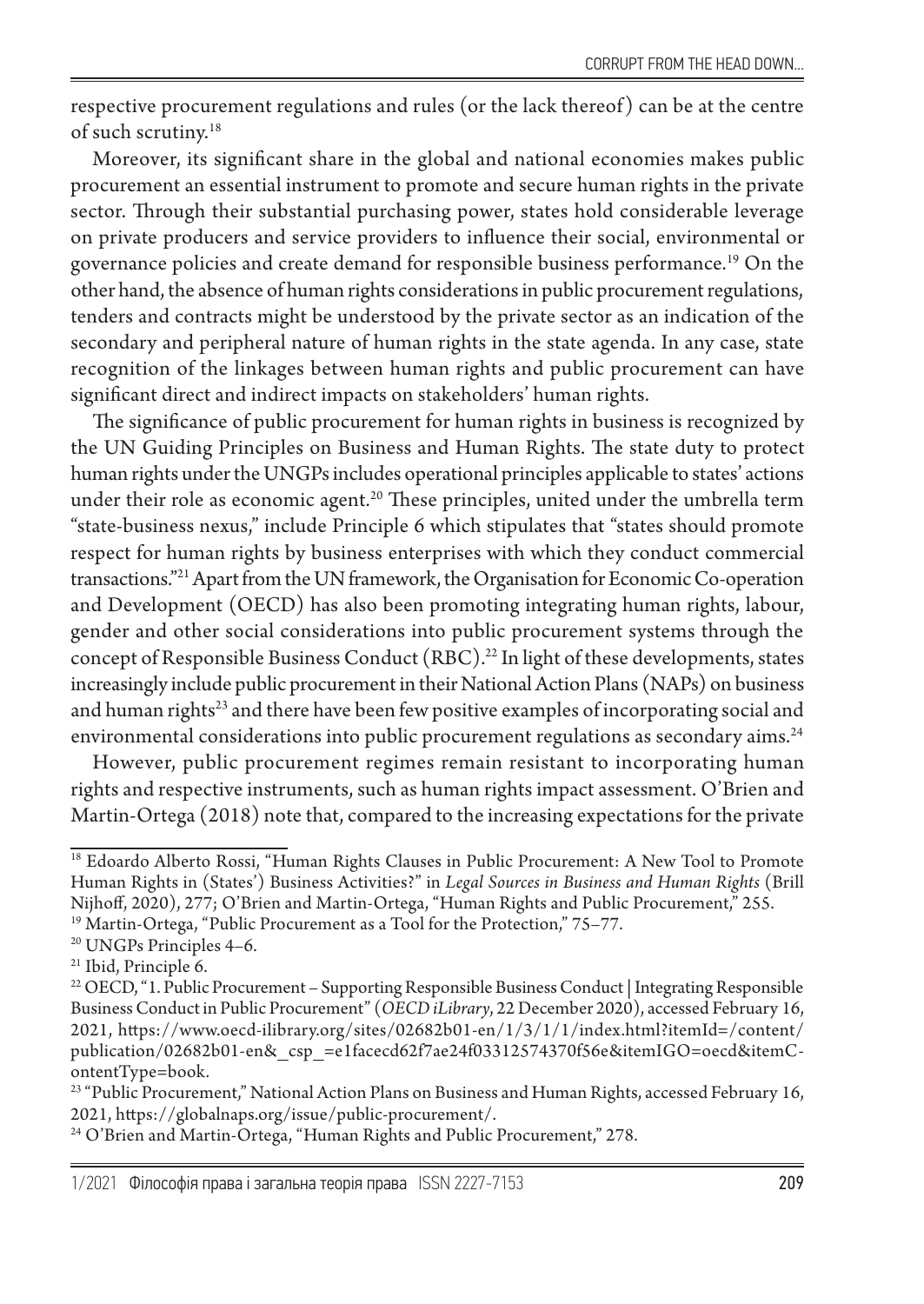sector, the absence of public buyers' supply chain responsibilities for human rights from legislative or policy frameworks is paradoxical.<sup>25</sup> This divergence is surprising especially because states are the primary bearers of human rights obligations, and human rights law does not allow duty bearers to brush human rights aside.<sup>26</sup>

To explain the paradox, the existing literature discusses the prioritization of the socalled "primary" aims of public procurement.<sup>27</sup> In other words, economic objectives such as value for money and fair competition between bidders, outweigh or stonewall social and environmental objectives. However, literature does not account for other factors that are not part of regulatory or policy frameworks but nonetheless represent a structural element of the governance of public procurement. This paper opens the discussion on the role of a prevalent practice of awarding public procurement contracts based on political favouritism and suggests that this systemic issue threatens primary and secondary aims of procurement alike. Accordingly, the next section discusses the nature and role of political favouritist corrupt schemes in public procurement systems.

# II. Political Favouritist Corrupt Schemes in Public Procurement

With a significant impact on human rights, public procurement systems rarely reflect these links in their governance. On the other hand, public procurement systems face structural governance issues that further complicate bridging this gap. The paper argues that corruption in general and political favouritism, in particular, represent one such obstacle.

Public procurement is particularly susceptible to corruption due to a large number of funds involved, the complexity of the process, and close interactions between public officials and private sector representatives it involves.28 As a result, public procurement can entail multiple types of corruption risks that can vary depending on the procurement phase, national or institutional context, and other factors.<sup>29</sup> Article 9 of the UN Convention against Corruption specifically addresses the issue of corruption in public procurement. $^{30}$ Compared to other types, high-level institutionalized corruption is more prevalent in

<sup>30</sup> United Nations Convention Against Corruption 2003, A/58/422, Article 9.

<sup>&</sup>lt;sup>25</sup> Claire Methven O'Brien and Olga Martin-Ortega, "Discretion, Divergence, Paradox: Public and Private Supply Chain Standards on Human Rights" (Social Science Research Network 2018) SSRN Scholarly Paper ID 3197615 2–3, accessed February 15, 2021, https://papers.ssrn.com/abstract=3197615. <sup>26</sup> Ibid.

<sup>27</sup> See for instance, O'Brien and Martin-Ortega, "Human Rights and Public Procurement," 247–53.

<sup>28</sup> *Preventing Corruption in Public Procurement* (OECD, 2016), 6, http://www.oecd.org/gov/ethics/ Corruption-Public-Procurement-Brochure.pdf.

<sup>29</sup> On varying forms of corruption in public procurement see Tina Søreide, *Corruption in Public Procurement. Causes, Consequences and Cures* (Chr Michelsen Intitute, 2002), 13–19; Sope Williams-Elegbe, "Systemic Corruption and Public Procurement in Developing Countries: Are There Any Solutions?" *Journal of Public Procurement* (2018): 134–38; Mike Balthazar Beke, "Political Influence in Public Procurement: Balancing between Legality and Illegality" (PhD diss., Universidad Complutense De Madrid, 2017), 140–248.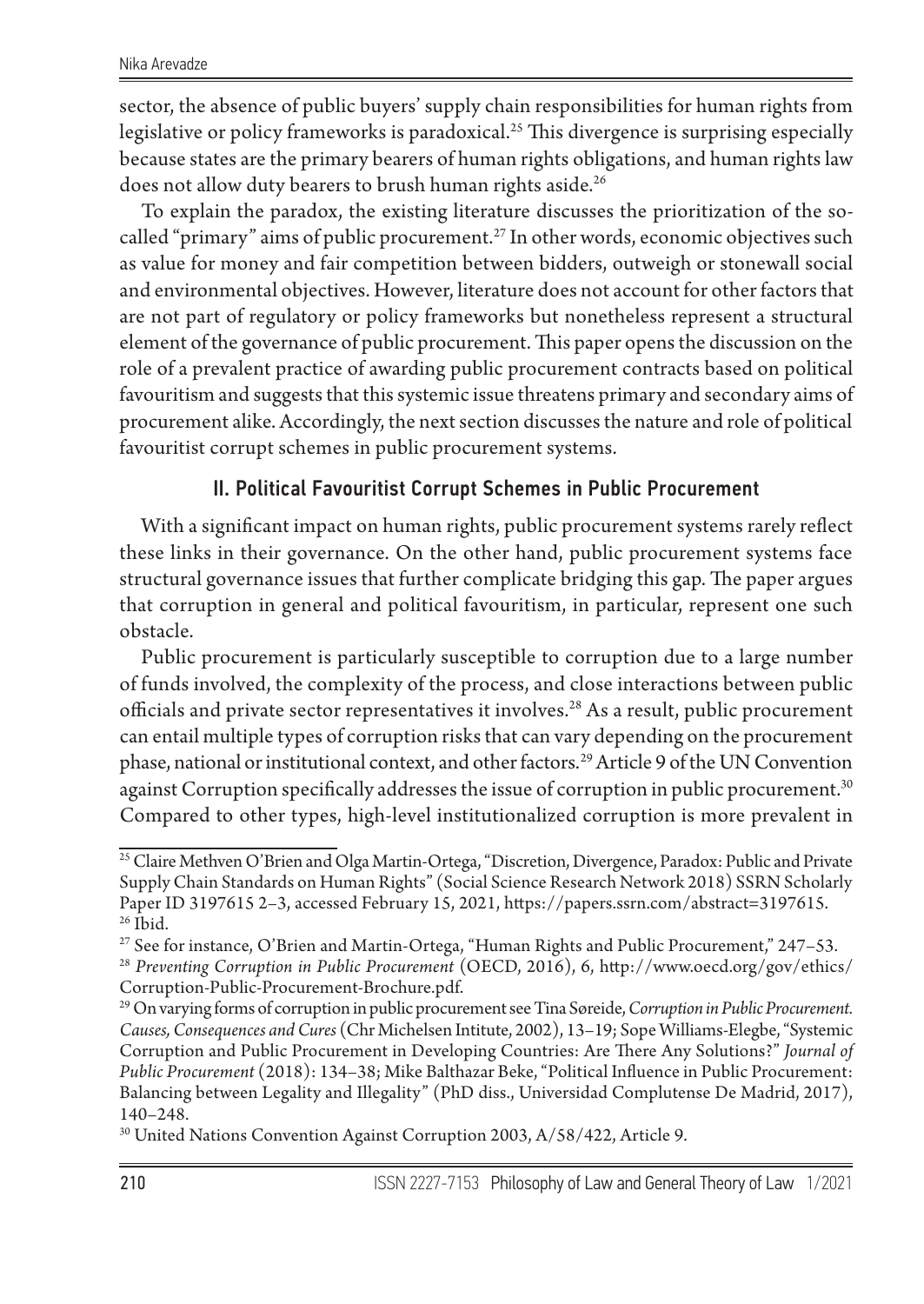public procurement.31 This type of corruption can often appear legal and its detection and prevention depend on "the underlying general principles"<sup>32</sup> of public procurement.

The practice of awarding public procurement contracts based on political favouritism fits perfectly within the definition of high-level institutionalized corruption. This involves trading mutual favours between private and public actors: in return for political contributions, businesses get government contracts, and this arrangement benefits both parties by sponsoring their respective agendas.<sup>33</sup> The scope of this arrangement is not limited to a single institutional setting; it connects businesses, various agencies, and political party structures, and penetrates high levels of government.

The existing country-specific research provides insight into the prevalence of political favouritism in public procurement practices. For instance, 2010 data from the Czech Republic revealed that only 1.1 % of all firms were registered as public contractors, whereas 12,9 % of political donor firms received public contracts.34 A 2020 article studied public procurement data from Lithuania before and after the 2012 ban on corporate political donations. The findings suggested that donor companies had "a steady and unexplained higher chance of winning in procurement tenders" even in Lithuania's relatively less corrupt and strictly regulated context, whereas this gap disappeared after the ban.<sup>35</sup> Similar patterns of allocating large portions of procurement contracts to companies that have donated to political parties have been observed in the large spectrum of countries such as, for instance, Romania,<sup>36</sup> Hungary,<sup>37</sup> Croatia,<sup>38</sup> Turkey,<sup>39</sup> Brazil<sup>40</sup> and the US.<sup>41</sup>

33 Fazekas and Cingolani, "Breaking the Cycle?" 81.

<sup>&</sup>lt;sup>31</sup> High-level institutionalized corruption refers to "the allocation and performance of public procurement contracts by bending prior explicit rules and principles of good public procurement in order to benefit a closed network while denying access to all others." Mihály Fazekas and Luciana Cingolani, "Breaking the Cycle? How (Not) to Use Political Finance Regulations to Counter Public Procurement

Corruption," *The Slavonic and East European Review* 95 (2017): 76, 80.<br><sup>32</sup> Mihály Fazekas, István János Tóth, and Lawrence P. King, "Corruption Manual for Beginners: 'Corruption Techniques' in Public Procurement with Examples from Hungary," *Corruption Research Center Budapest Working Paper no. CRCB-WP/2013* 1 (2013): 7.

<sup>&</sup>lt;sup>34</sup> Titl and Geys, "Political Donations," 447.

<sup>35</sup> Baltrunaite, "Political Contributions and Public Procurement," 542–43.

<sup>&</sup>lt;sup>36</sup> Madalina Doroftei and Valentina Dimulescu, "Corruption Risks in the Romanian Infrastructure Sector," in *Government favouritism in Europe: The anticorruption report 3*, ed. Alina Mungiu-Pippidi, vol. 3 (Verlag Barbara Budrich, 2015).

<sup>&</sup>lt;sup>37</sup> Mihály Fazekas, Péter András Lukács, and István János Tóth, "The Political Economy of Grand Corruption in Public Procurement in the Construction Sector of Hungary," in *Government Favouritism of Europe*.

<sup>&</sup>lt;sup>38</sup> Munir Podumljak and Elizabeth David-Barrett, "Political Favouritism in Croatian Public Procurement," in *Government Favouritism in Europe*.

<sup>&</sup>lt;sup>39</sup> Uğur Emek and Muhittin Acar, "Public Procurement in Infrastructure: The Case of Turkey," in *Government Favouritism in Europe*.

<sup>40</sup> Taylor C. Boas, F. Daniel Hidalgo, and Neal P. Richardson, "The Spoils of Victory: Campaign Donations and Government Contracts in Brazil," *The Journal of Politics* 76 (2014): 415.

<sup>41</sup> Daniel Bromberg, "Can Vendors Buy Influence? The Relationship between Campaign Contributions and Government Contracts," *International Journal of Public Administration* 37 (2014): 556.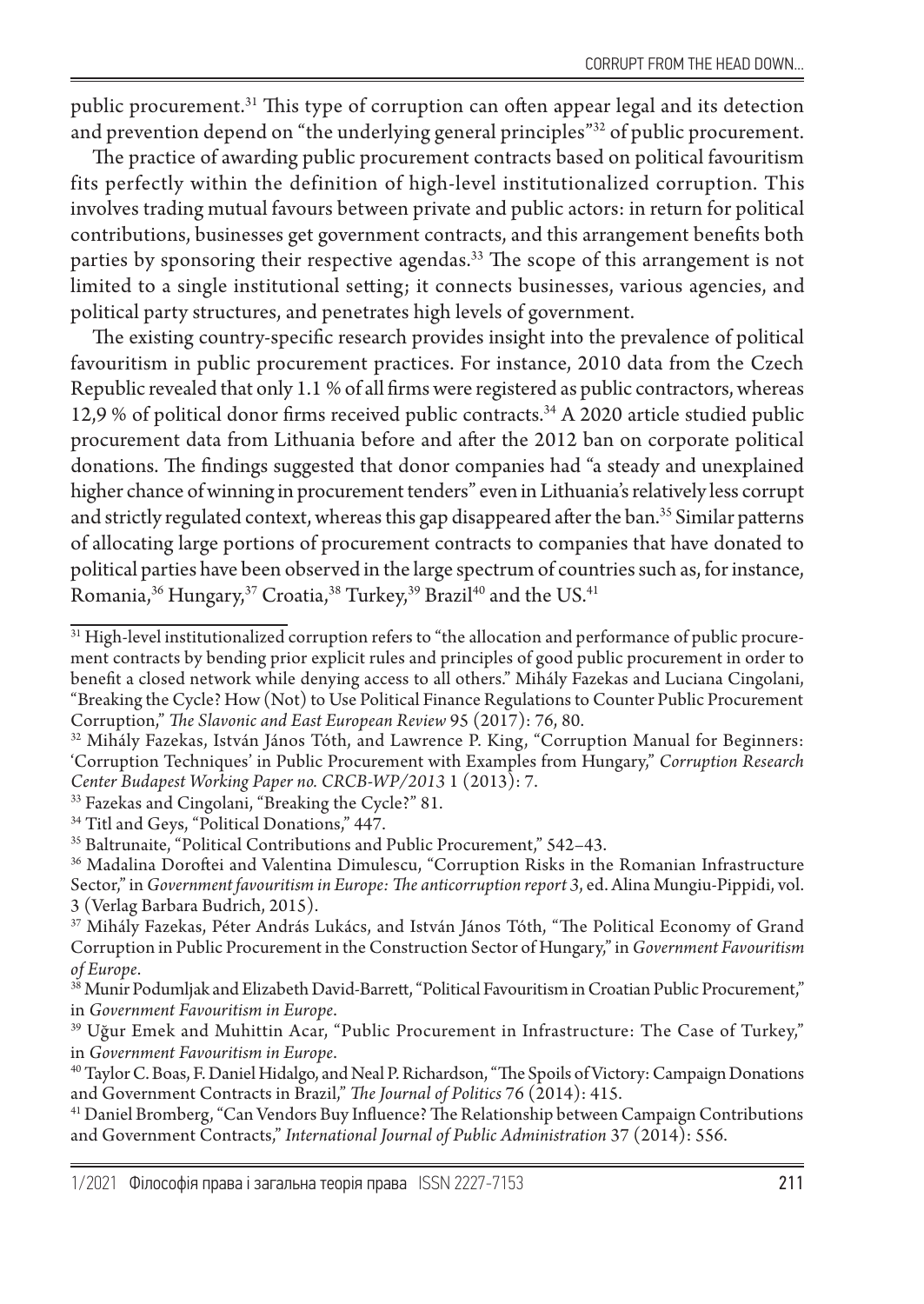As a rule, such practices rarely look illegal as financial transactions at the heart of this corrupt arrangement take place in the constraints of legality: neither corporate donations nor reimbursing for a procurement contract is illegal *per se*. As a result, this corrupt practice often goes on without detection, prevention, or other kinds of state reaction. Moreover, the exchange of donations and public contracts are not immediate and corresponding, meaning that these are part of broader schemes and systematic rather than singular *quid pro quo* trades.<sup>42</sup> However, manipulation of public procurement systems is done in the shadows and requires the lack of transparency and accountability, as well as wide discretion for responsible public officials and less restrictive procurement regulations. Subsequently, contracts exempt from public procurement law, $43$  as well as flexibly regulated smaller contracts are more likely to be awarded to donating companies.44 However, open bidding procedures can also be exploited to favour politically connected companies through, for instance, tailoring contract specifications to donating companies or leaking information on competing bids and companies.<sup>45</sup> Another method to ensure the smooth operation of this corrupt scheme is to decapacitate monitoring and oversight institutions and guarantee the lack of accountability.46

The practice of awarding public procurement contracts based on political favouritism violates the private-public divide that is essential to a functioning state.<sup>47</sup> Accordingly, this arrangement violates the primary objectives of public procurement as it disrupts open competition and discriminates against bidders without political connections. At the same time, it stands against the principles of free elections and democracy by channelling illegitimate funds to campaigns of, most probably, ruling parties. However, as the next section argues, this corrupt scheme also has a significant negative impact on the population's social and economic interests.

# III. Political Favouritism in Public Procurement and Human Rights

Aside from damaging the foundational principles of both public procurement and political system, political favouritism has more immediate costs. For such deals to remain lucrative for both parties, the price of government contracts needs to be inflated or the quality of delivered services and goods needs to be reduced below the standard.<sup>48</sup>

A 2020 study of Czech public procurement revealed that tenders allocated to politically connected firms were overpriced by at least 8%, totalling a loss of 128 million USD from 2006 to 2018.49 The study from Lithuania also estimates that cost increases in public

<sup>42</sup> Fazekas and Cingolani, "Breaking the Cycle?" 81.

<sup>43</sup> Emek and Acar, "Public Procurement in Infrastructure," 84.

<sup>&</sup>lt;sup>44</sup> Titl and Geys, "Political Donations," 445.

<sup>45</sup> Baltrunaite, "Political Contributions and Public Procurement," 543.

<sup>46</sup> Elizabeth Dávid-Barrett and Mihály Fazekas, "Grand Corruption and Government Change: An Analysis of Partisan Favoritism in Public Procurement," *European Journal on Criminal Policy and Research*  1 (2019): 415.

<sup>47</sup> Fazekas and Cingolani, "Breaking the Cycle?" 82.

<sup>48</sup> Іbid, 81.

<sup>49</sup> Baranek and Titl, "The Cost of Favoritism," 3–4.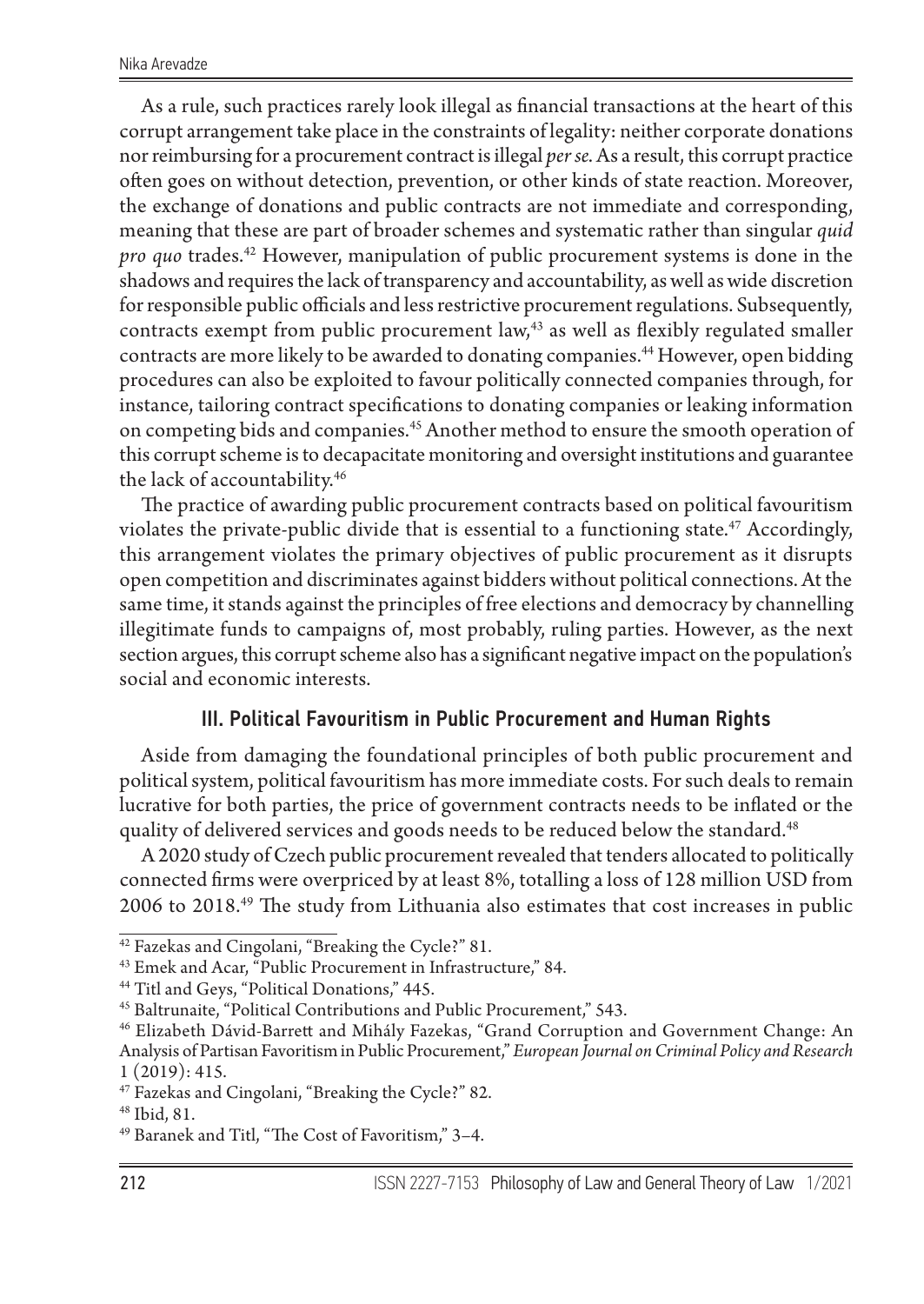procurement caused by political favouritism (more specifically, corporate donations) equals 1% of the GDP and eliminating this corrupt arrangement would save about 180 million EUR annually.50 In the meantime, higher prices do not result in increased quality of deliverables;<sup>51</sup> rather, the diversion of public funds towards the parties in this illicit deal brings about low-quality and unsafe works, goods and services.<sup>52</sup> Moreover, in settings where corrupt schemes are well-embedded and systemic, new procurement needs for deteriorating goods, such as repairs for infrastructure, can be exploited to maintain and further corrupt deals between politicians and businesses. As a result, political favouritism in public procurement undermines the value for money principle and diverts budgetary funds from public interests to benefit political and business elites, at the same time lowering the quality of procured goods and services.

These financial and qualitative effects of political favouritism entail negative social impacts. As favouritism is normally sustained in a homogenous group, in this case, in political elites and their loyal business counterparts, it decreases aggregate social welfare and perpetuates inequality among social groups.<sup>53</sup> This can also hamper the growth of local businesses and decrease foreign investments that, in turn, can result in declining job opportunities, reducing tax revenues and other negative impacts on social development.<sup>54</sup> Moreover, budgetary funds are a limited resource and often serve to secure basic public needs such as healthcare, education or basic infrastructure. Diverting as much as 1 % of the GDP<sup>55</sup> to the parties of this corrupt scheme subtracts it from the funds that could otherwise be spent for more or better-quality goods and services, proportionally lowering the amount or quality of social spending. Finally, corruption in a broad sense has been demonstrated to negatively affect life expectancy, maternal mortality, child nutrition, and education, and erode trust in state institutions.<sup>56</sup>

Negative social effects of corrupt systems often manifest in adverse impacts on specific human rights. Research on connections between corruption and human rights has been debating whether corruption can or should qualify as a human rights violation.<sup>57</sup> However,

<sup>&</sup>lt;sup>50</sup> Baltrunaite, "Political Contributions and Public Procurement," 579.

<sup>51</sup> Baranek and Titl, "The Cost of Favoritism," 29.

<sup>52</sup> Dávid-Barrett and Fazekas, "Grand Corruption and Government Change," 412.

<sup>53</sup> Yann Bramoullé and Sanjeev Goyal, "Favoritism," *Journal of Development Economics* 122 (2016): 16, 23.

<sup>54</sup> Wensink and Vet, "Identifying and Reducing Corruption," 63.

<sup>55</sup> Approximate estimation provided by Baltrunaite, "Political Contributions and Public Procurement," 579; David Schoenherr, "Political Connections and Allocative Distortions," *The Journal of Finance* 74 (2019): 543, 546.

<sup>56</sup> Angela Barkhouse, Hugo Hoyland, and Marc Limon, *Corruption: A Human Rights Impact Assessment* (Universal Rights Group and Kroll, 2018), 9–18, https://www.universal-rights.org/wp-content/ uploads/2018/04/Policy\_report\_corruption\_LR. pdf.

 $57$  The exchange between Anne Peters and Franco Peirone is a perfect example of this debate. See, Anne Peters, "Corruption as a Violation of International Human Rights," *European Journal of International Law* 29 (2018): 1251; Franco Peirone, "Corruption as a Violation of International Human Rights: A Reply to Anne Peters," *European Journal of International Law* 29 (2018): 1297.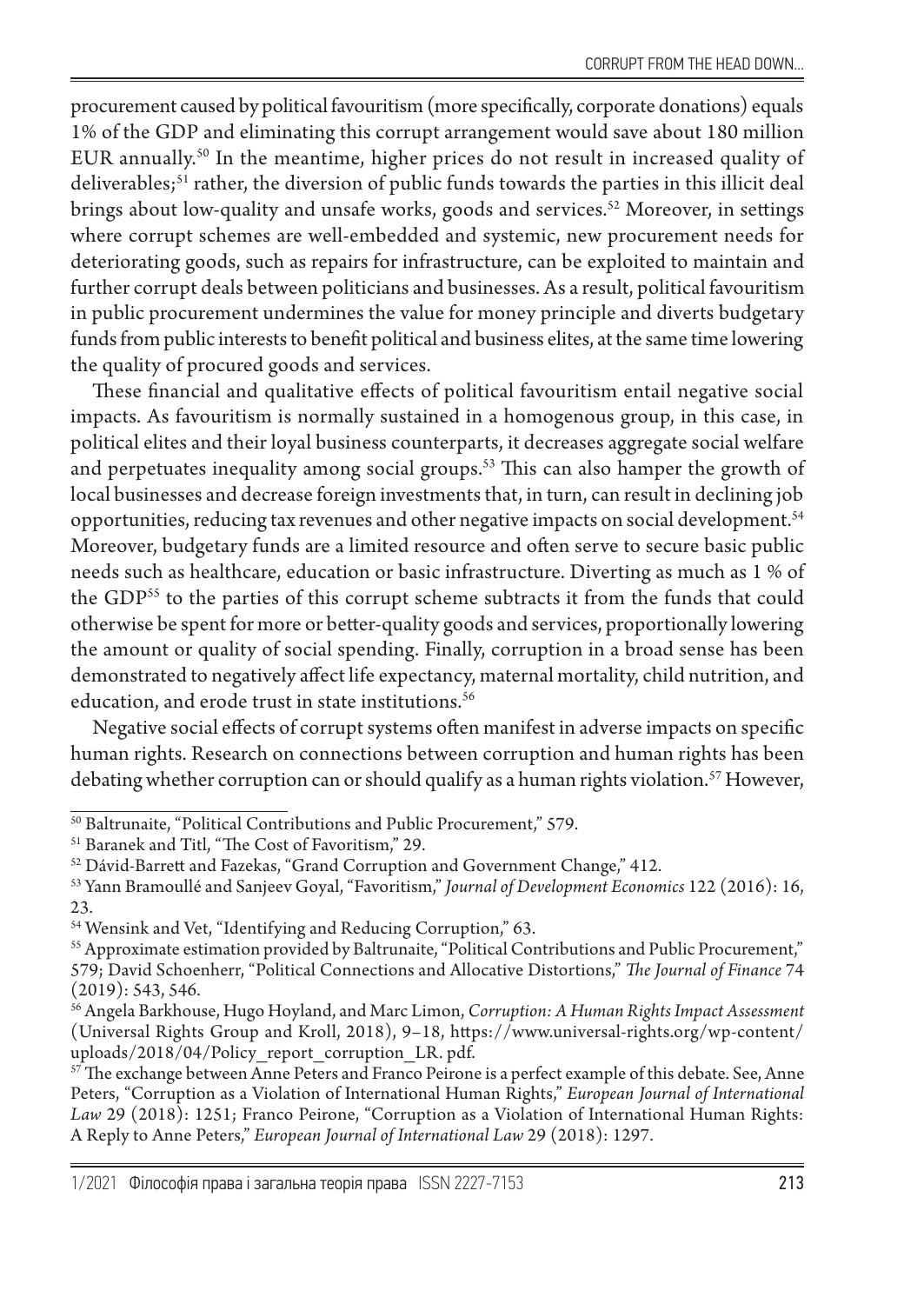there is a wide consensus in academia and international organizations alike that corruption is strongly linked to negative impacts on human rights encompassed by the International Bill of Human Rights.<sup>58</sup>

Corruption has been linked to negative impacts on civil and political rights, such as the right to life, equality and non-discrimination, the freedom of expression and information, the right to a fair trial and political participation rights.<sup>59</sup> However, special attention has been given to the harm that corruption brings about on economic, social and cultural  $(ESC)$  rights, as corruption diverts critical resources to private interests.<sup>60</sup> The examples of ESC rights threatened by corruption include the right to development, the right to health, the right to education, the right to an adequate standard of living (housing, food, water).<sup>61</sup>

Human rights impacts of political favouritism or other types of corruption in public procurement have not yet been in the centre of scholarly focus so far. However, UN human rights bodies have particularly mentioned public procurement in the discussion about corruption and human rights. A 2020 report of the Office of the United Nations High Commissioner for Human Rights (OHCHR) highlights challenges and best practices in integrating human rights into anti-corruption practices and underlines "the importance of transparency and accountability in public procurement,"62 and the nexus between the private sector, negative human rights impacts and corruption.<sup>63</sup> Another report by the UN Human Rights Advisory Committee calls on the example of transparency and equality measures in public procurement to emphasize how states can fulfil their duty to protect from adverse human rights impacts stemming from corrupt acts by the private sector.<sup>64</sup> The latest report by the UN Working Group on Business and Human Rights also discusses corruption as a fundamental problem specifically for the business and human rights agenda and distinguishes public procurement as especially susceptible to corruption.<sup>65</sup>

61 Kolawole Olaniyan, "The Implications of Corruption for Social Rights," in *Research Handbook on International Law and Social Rights*, eds. Christina Binder and others (Edward Elgar Publishing, 2020), 365–67; *Corruption and Human Rights*, 45–63; Barkhouse, Hoyland, and Limon, *Corruption*, 19–32. 62 UN, Human Rights Council, *Report of the Office of the United Nations High Commissioner for Human Rights on Challenges Faced*, paras 30–31.

63 Іbid, 40–49.

<sup>58</sup> Comprising of Universal Declaration of Human Rights 1948 (UNGA Res 217 A(III)); International Covenant on Civil and Political Rights 1966 (999 UNTS 171); International Covenant on Social, Economic and Cultural Rights 1966 (993 UNTS 3).

<sup>59</sup> *Corruption and Human Rights: Making the Connection* (International Council on Human Rights Policy, 2009), 32–45; Barkhouse, Hoyland, and Limon, *Corruption*, 19–32.

<sup>60</sup> See for instance, UN, Human Rights Council, *Report of the Office of the United Nations High Commissioner for Human Rights on Challenges Faced and Best Practices Applied by States in Integrating Human Rights into Their National Strategies and Policies to Fight against Corruption, Including Those Addressing Non-State Actors, Such as the Private Sector*, A/HRC/44/27 (2020), paras 19–20.

<sup>64</sup> UN, Human Rights Council, *Final Report of the Human Rights Council Advisory Committee on the Issue of the Negative Impact of Corruption on the Enjoyment of Human Rights*, A/HRC/28/73 (2015), para 9. 65 UN, Human Rights Council, *Report of the Working Group on the Issue of Human Rights and Transnational Corporations*, paras 10–12.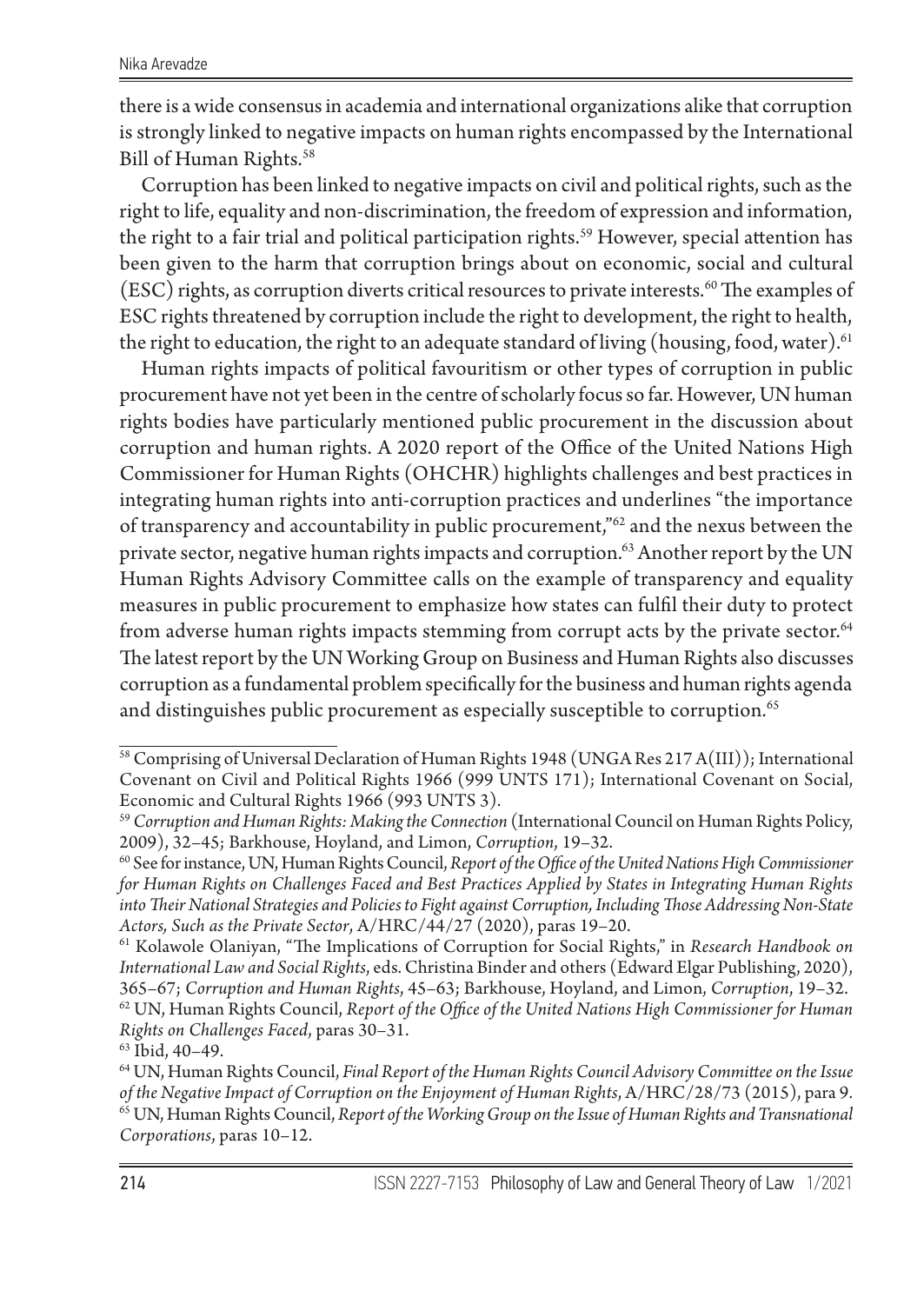Political favouritism in public procurement can affect a wide range of rightsholders depending on, among other factors, the economic and social effect of corrupt schemes, the subject matter of the procurement contract in question, and the prevalence of such schemes in the procurement system. The most common methods employed by public officials to maintain political favouritist schemes in public procurement include (1) designing procurement contract in a manner that sidesteps preventive measures, rules, and standards; (2) guaranteeing that a connected company receives the contract regardless of a record of proven violations and poor performance; (3) ignoring violations of labour, environmental or technical standards within the contract performance and/ or decapacitating oversight mechanisms; and (4) accepting poor quality deliverables. The resulting short or long-term deficiencies, such as the loss of quality or funds can manifest into negative human rights impacts.

Bellow-standard quality of deliverables caused by corruption and diverted funds can have a direct impact on the population. For instance, inferior quality public infrastructure can collapse and result in mortalities and injuries, hence, causing negative impacts on the rights to life and health of the users. In some cases, delivery under the procurement contract concerns a basic service that falls within the scope of ESC rights, such as health and social care, education, or adequate standard of living. In such cases, the inferior quality of service is directly linked with the qualitative requirements of corresponding rights. For example, if, as a result of diverted funds, a procured healthcare service does not meet the requirements of availability, accessibility, acceptability and quality,<sup>66</sup> the state might be found to have violated its obligations under the right to health.

Apart from the quality of delivery, poor quality of performance stemming from a corrupt scheme might also have a negative impact on rightsholders. For instance, poor oversight of a procurement contract resulting in non-compliance with labour standards can be directly linked to the poor treatment of employees of the contracting business and hence, negatively affect their labour rights. Similarly, the lack of environmental oversight on infrastructure projects can result in environmental disasters and, in turn, threaten the life and health of local populations and cause relocations.

Moreover, political favouritist schemes in public procurement divert portions of limited budgetary funds towards political and private interests which might result in unrealized or discontinued social programmes, undelivered basic services, and the absence of substantial infrastructure. Whereas this effect is a dire social issue in any case, it can also constitute a human rights violation if the goods, services and works in question are necessary for the realization of ESC rights.<sup>67</sup> In this sense, favouritist arrangements in public procurement can

<sup>66</sup> UN, Committee on Economic, Social and Cultural Rights, *CESCR General Comment no. 14 The Right to the Highest Attainable Standard of Health*, E/C.12/2000/4 (2000), para 12, accessed February 9, 2021, https://digitallibrary.un.org/record/425041?ln=en.

<sup>67</sup> Anne Peters, "Corruption and Human Rights," *Basel Institute on Governance Working Paper*  $(2015): 17.$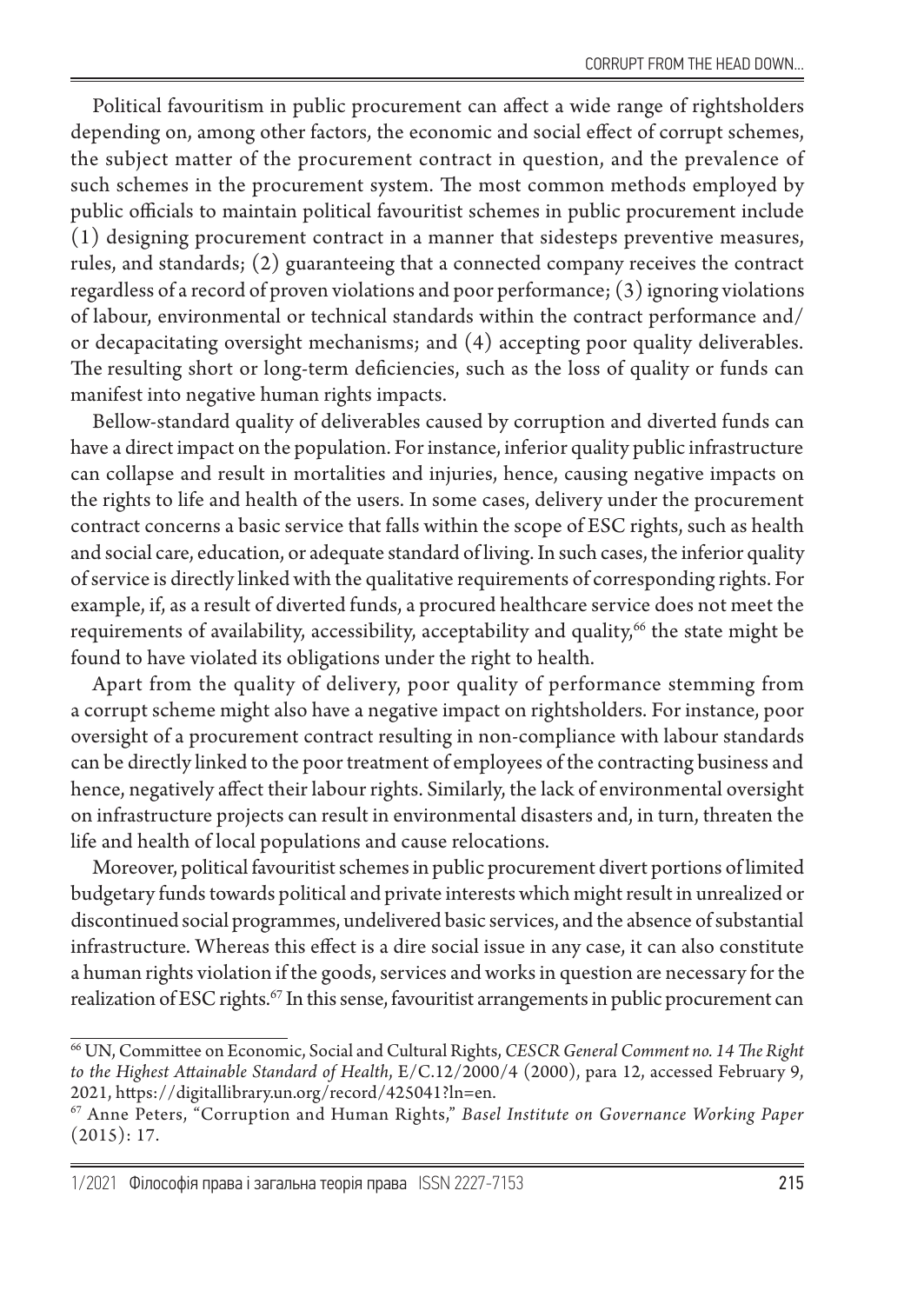be seen as the underlying reason for the state's violation of its ESC obligations. Although, there are doctrinal and practical issues related to establishing a clear link between the lack of resources due to corruption and human rights violations, in particular with causality and attribution.68 Besides the above-mentioned linkages, some authors also indicate that political favouritism threatens the human rights of not-so-well-connected competitors that end up losing tenders<sup>69</sup> and the political participation rights of voters who face a political reality in which candidates and parties are dependent on undue financial influence from the private sector donors.<sup>70</sup>

Beyond negative impacts on individual human rights, political favouritism in public procurement represents a larger-scale issue – it obstructs the integration of human rights considerations in the state's role as an economic agent in general and public procurement in particular and hampers the business and human rights agenda.

Procurement deals influenced by political favouritism are mainly concerned to deliver on the conditions of corrupt schemes, and other considerations, including human rights, become sidelined or ignored. Otherwise, incorporating human rights requirements into the procurement process might also result in the loss of tender or disqualification of connected companies – they are not, as a rule, strict adherents to good governance standards. Moreover, to keep a corrupt arrangement lucrative, the parties – public officials and contracted companies – have to minimize the actual costs of the contract. In this sense, increasing costs of integrating human rights due diligence (HRDD) mechanisms into projects, such as human rights impact assessment (HRIA) can be counterproductive. Even without HRDD mechanisms, integrating the human rights approach entails enhanced transparency, accountability and oversight – the very opposite of what corrupt arrangements require to successfully operate.

On the other hand, the human rights approach entails empowering rightsholders and victims of abuse and bringing their role into the centre of scrutiny.<sup>71</sup> In public procurement, this would shift the perspective and reframe the issue of political favouritism from an abstract misappropriation of public funds into its actual negative social and economic impacts. These effects of the human rights approach, as desirable as they sound from the perspective of good governanced human right baseds, can be devastating for political favouritism schemes in public procurement. Considering that ruling or dominant political powers are the main actors in such corrupt arrangements, it is logical that these same actors would be motivated to ignore or undermine increasing calls on human rights integration within anti-corruption measures or public procurement systems.

<sup>68</sup> Peters, "Corruption as a Violation of International Human Rights," 1267–76.

<sup>69</sup> See Ondrej Blažo and Hana Kováčiková, "Right for Equal Opportunity for Fair Public Contract? Human Rights in Public Procurement," *Human Rights in Public Procurement* (2019): 137.

<sup>70</sup> Peters, "Corruption and Human Rights," 11.

<sup>71</sup> Ibid, 26.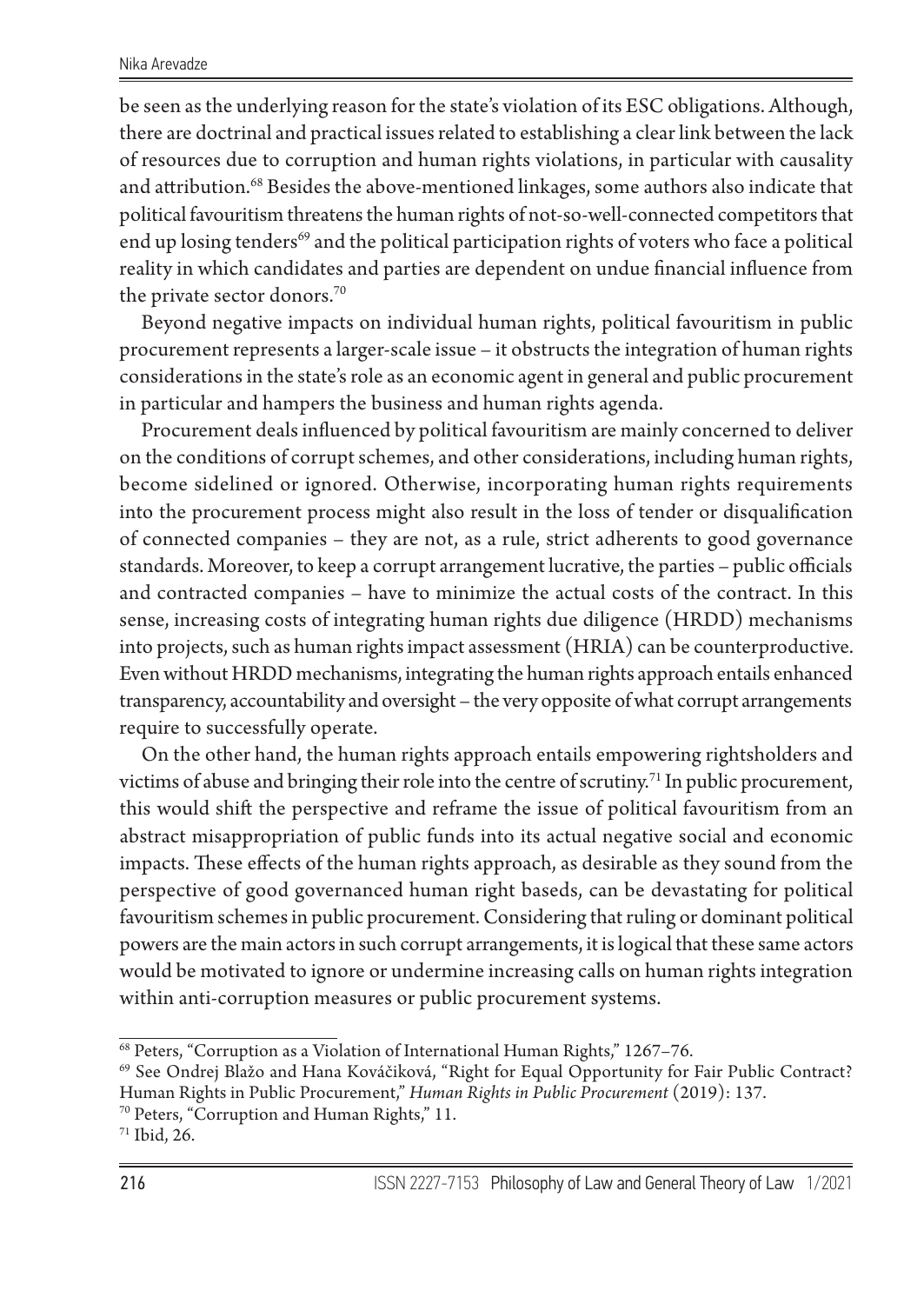Furthermore, as this corrupt arrangement involves a close illicit relationship between political, public, and business elites, it erases the traditional public-private divide and enables the business sector to gain informal influence and power over state policies, including business and human rights policies. This effect referred to as corporate capture, entails that political parties and campaigns become dependent on corporate donations from procurers, and they are more likely to bend to the corporate will and allow their agendas or practices that disregard or abuse human rights, hence abandon the obligation to protect human rights under the Pillar 1 of the UNGPs. Moreover, due to its legal appearance and high-level nature, political favouritism in public procurement is often a well-known fact that eludes accountability and goes on unabated. Such blatant cases of systemic corruption can erode public trust in the state. In this case, it would affect rightsholders' trust in the state's ability to uphold their interests and protect them against human rights abuses by the private sector.

## Conclusion

It is evident that public procurement has significant human rights implications and, therefore, its processes requires effective safeguards to avoid negative impacts on stakeholders' human rights. Despite this simple logic, procurement systems remain resistant to increasing pressures from international organizations and frameworks, such as the UNGPs. This paper demonstrates that, apart from the traditional divide between economic and social areas of influence in governance, the described divergence is also perpetuated by unseen structural factors eroding governance. Such fundamental issues, exemplified in the paper by political favouritist schemes of corruption, create illicit norms and rules that clash with good governance principles and harm primary, as well as secondary objectives of public procurement.

The adverse loop of political favouritism, public procurement and human rights impacts has been scarcely addressed on political or academic levels, and, hence, there is no evidence for successful mechanisms for combating this specific type of corruption. However, the general issue of corruption in public procurement is analysed in the latest report of the UN Working Group on Business and Human Rights<sup>72</sup> which reviews existing anti-corruption measures that can alleviate negative human rights impacts. These measures include the integration of human rights as a condition for awarding procurement contracts, excluding bidders based on their record of corruption and human rights violations, integrating human rights and anti-corruption considerations in supply chain codes of conduct, integrity pacts,73 employing modern technology such as digitalized procurement or block-chain

<sup>72</sup> UN, Human Rights Council, *Report of the Working Group on the Issue of Human Rights and Transnational Corporations*.

<sup>&</sup>lt;sup>73</sup> The Report defines integrity pacts as a process "82 in which a contracting authority and bidders agree to comply with best practice and maximum transparency, and a third party, often a civil society organization, monitors the procurement process against those commitments," para 39.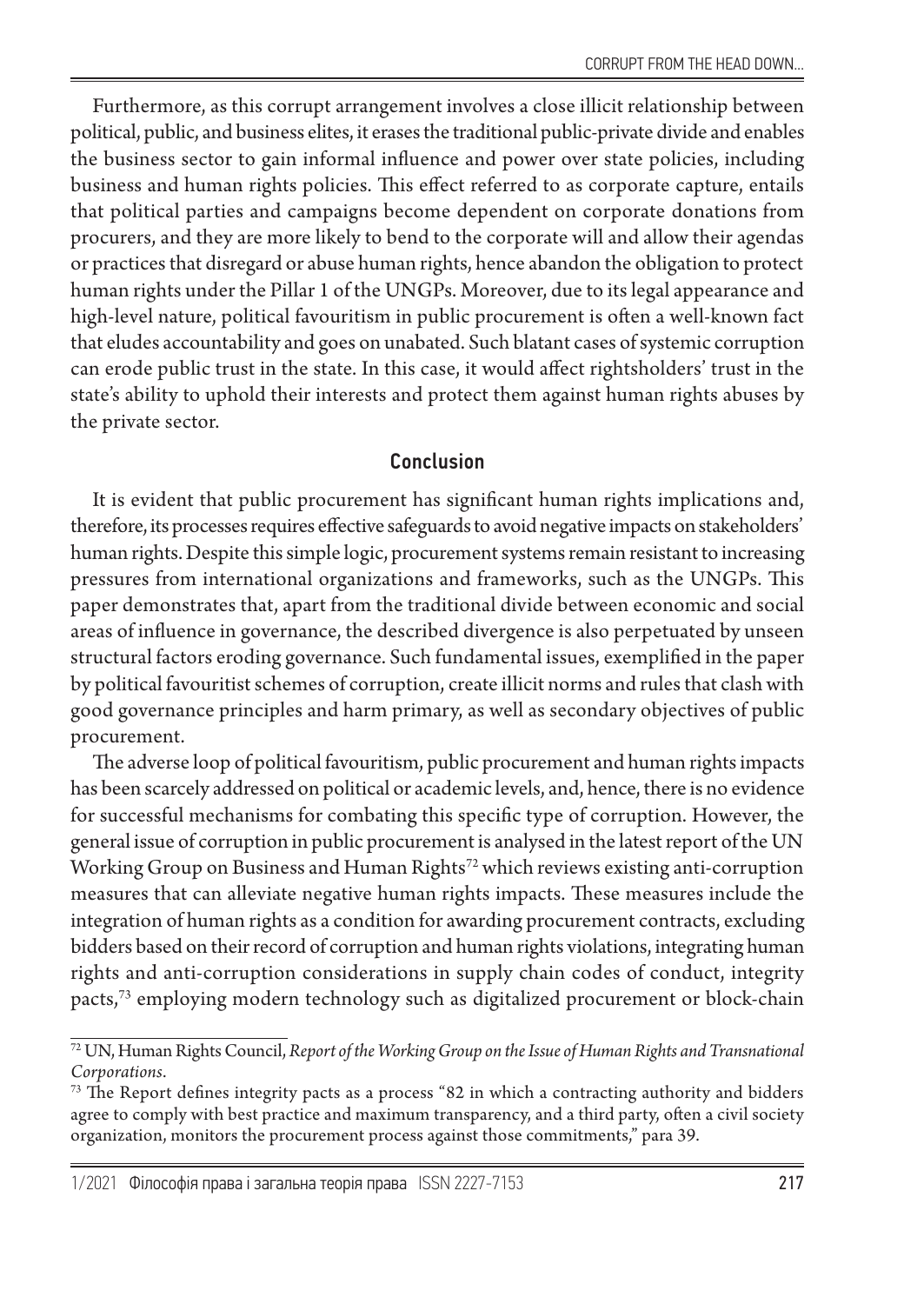based systems,74 and strong conflict of interest laws.75 Scholarly literature has also offered to align the human rights based approach and anti-corruption measures to effectively address the human rights impacts of corruption.<sup>76</sup> However, there is a scarcity of systemic analysis or empirical evidence on the human rights based-approach to anti-corruption or aligning these two areas of governance.

While this paper explores the links between corruption, governance, procurement, business and human rights, it barely scratches the surface of this complex issue. This demonstrates that there is a need for further research focusing on deeper analysis of human rights impacts, good governance measures, public procurement systems, and, most importantly, empirical evidence. Whereas the problem in this paper would benefit from the analysis from different fields of study such as governance, economics, law, and human rights, the interdisciplinary methods of business and human rights scholarship would be the perfect fit to analyse its multidimensional nature. At the same time, the business and human rights agenda needs to address the root causes of the lack of progress in leveraging the state's role as an economic agent in advancing human rights.<sup>77</sup> The intersection of the dark side of politics, structural issues of public procurement and resulting human rights impacts is a perfect place to start.

© N. Arevadze, 2021

## Bibliography

- Balthazar Beke, Mike. "Political Influence in Public Procurement: Balancing between Legality and Illegality." PhD diss., Universidad Complutense De Madrid, 2017.
- Baltrunaite, Audinga. "Political Contributions and Public Procurement: Evidence from Lithuania." *Journal of the European Economic Association* 18 (2020).
- Baranek, Bruno, and Titl Vitezslav. "The Cost of Favoritism in Public Procurement." FEB Research Report Department of Economics, 2020.
- Barkhouse, Angela, Hugo Hoyland, and Marc Limon. *Corruption: A Human Rights Impact Assessment*. Universal Rights Group and Kroll, 2018. https://www.universal-rights.org/wp-content/ uploads/2018/04/Policy report corruption LR.pdf.
- Blažo, Ondrej, and Hana Kováčiková. "Right for Equal Opportunity for Fair Public Contract? Human Rights in Public Procurement." *Human Rights in Public Procurement* (2019).
- Boas, Taylor C., F. Daniel Hidalgo, and Neal P. Richardson. "The Spoils of Victory: Campaign Donations and Government Contracts in Brazil." *The Journal of Politics* 76 (2014).
- Bramoullé, Yann, and Goyal Sanjeev. "Favoritism." *Journal of Development Economics* 122 (2016).

77 UN, Human Rights Council, *Report of the Working Group on the Issue of Human Rights and Transnational Corporations*, para 13.

<sup>74</sup> UN, Human Rights Council, *Report of the Working Group on the Issue of Human Rights and Transnational Corporations*, paras 36–39.

<sup>75</sup> Іbid, 72–47.

<sup>76</sup> Peters, "Corruption and Human Rights," 26–27; Peters, "Corruption as a Violation of International Human Rights," 1276–78.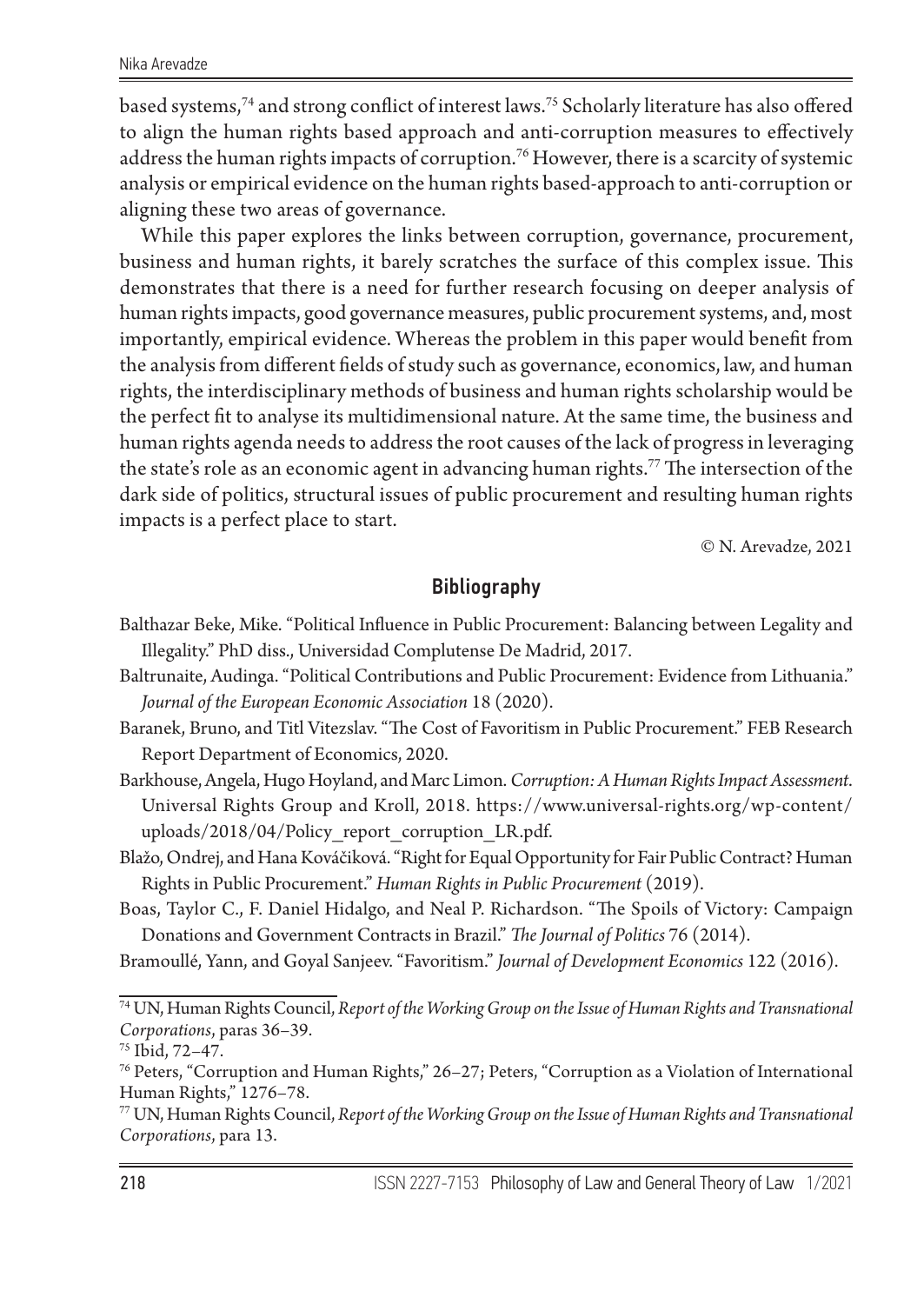- Bromberg, Daniel. "Can Vendors Buy Influence? The Relationship between Campaign Contributions and Government Contracts." *International Journal of Public Administration* 37 (2014).
- *Corruption and Human Rights: Making the Connection*. International Council on Human Rights Policy, 2009.
- Dávid-Barrett, Elizabeth, and Mihály Fazekas. "Grand Corruption and Government Change: An Analysis of Partisan Favoritism in Public Procurement." *European Journal on Criminal Policy and Research* 1 (2019).
- Doroftei, Madalina, and Valentina Dimulescu. "Corruption Risks in the Romanian Infrastructure Sector." Іn *Government favouritism in Europe: The anticorruption report 3*, edited by Alina Mungiu-Pippidi, vol. 3. Verlag Barbara Budrich, 2015.
- Emek, Uğur, and Muhittin Acar. "Public Procurement in Infrastructure: The Case of Turkey." Іn *Government Favouritism in Europe: The Anticorruption Report 3,* edited by Alina Mungiu-Pippidi. Verlag Barbara Budrich, 2015.
- Fazekas, Mihály, and Luciana Cingolani. "Breaking the Cycle? How (Not) to Use Political Finance Regulations to Counter Public Procurement Corruption," *The Slavonic and East European Review* 95 (2017).
- Fazekas, Mihály, István János Tóth, and King Lawrence P. "Corruption Manual for Beginners: 'Corruption Techniques' in Public Procurement with Examples from Hungary." *Corruption Research Center Budapest Working Paper no. CRCB-WP/2013* 1 (2013).
- Fazekas, Mihály, Péter András Lukács, and Tóth István János. "The Political Economy of Grand Corruption in Public Procurement in the Construction Sector of Hungary." Іn *Government Favouritism of Europe: The Anticorruption Report 3,* edited by Alina Mungiu-Pippidi. Verlag Barbara Budrich, 2015.
- Guiding Principles on Business and Human Rights: Implementing the United Nations "Protect, Respect and Remedy" Framework 2011, A/HRC/17/31.
- "How Large Is Public Procurement?" World bank blogs. Аccessed February 9, 2021. https:// blogs.worldbank.org/developmenttalk/how-large-public-procurement.
- Martin-Ortega, Olga. "Public Procurement as a Tool for the Protection and Promotion of Human Rights: A Study of Collaboration, Due Diligence and Leverage in the Electronics Industry." *Business and Human Rights Journal* 3 (2018).
- Martin-Ortega, Olga, and Claire Methven O'Brien. *Public Procurement and Human Rights*. Edward Elgar Publishing, 2019.
- Martin-Ortega, Olga, and O'Brien Claire Methven. "Public Procurement and Human Rights: Interrogating the Role of the State as Buyer." In *Public Procurement and Human Rights*. Edward Elgar Publishing, 2019.
- O'Brien, Claire Methven, and Olga Martin-Ortega. "Discretion, Divergence, Paradox: Public and Private Supply Chain Standards on Human Rights" (Social Science Research Network 2018) SSRN Scholarly Paper ID 3197615 2–3. Accessed February 15, 2021. https://papers.ssrn.com/ abstract=3197615.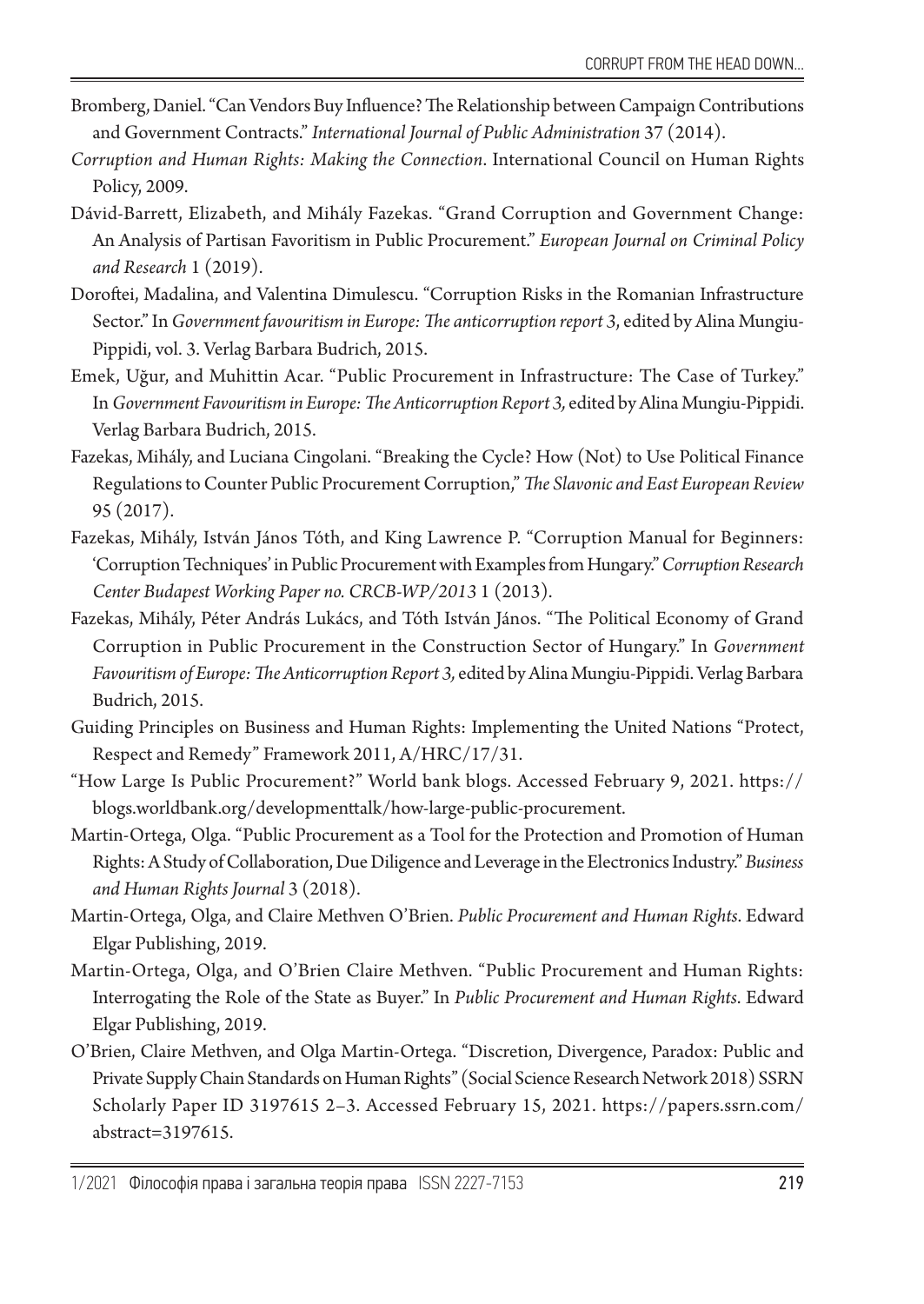- O'Brien, Claire Methven, and Olga Martin-Ortega. "Human Rights and Public Procurement of Goods and Services." Іn *Research Handbook on Human Rights and Business*, edited by Surya Deva and David Birchall. Edward Elgar Publishing, 2020.
- OECD, '1. Public Procurement Supporting Responsible Business Conduct | Integrating Responsible Business Conduct in Public Procurement' (*OECD iLibrary*, 22 December 2020). Accessed February 16, 2021. https://www.oecd-ilibrary.org/sites/02682b01-en/1/3/1/1/index.html?itemId=/ content/publication/02682b01-en&\_csp\_=e1facecd62f7ae24f03312574370f56e&itemIG-O=oecd&itemContentType=book.
- Olaniyan, Kolawole. "The Implications of Corruption for Social Rights." Іn *Research Handbook on International Law and Social Rights*, edited by Christina Binder and others. Edward Elgar Publishing, 2020.
- Parker, Christine, and John Howe. "Ruggie's Diplomatic Project and its Missing Regulatory Infrastructure." Іn *The UN Guiding Principles on Business and Human Rights*. Brill Nijhoff, 2012.
- Peirone, Franco. "Corruption as a Violation of International Human Rights: A Reply to Anne Peters." *European Journal of International Law* 29 (2018).

Peters, Anne. "Corruption and Human Rights." *Basel Institute on Governance Working Paper* (2015).

- Peters, Anne. "Corruption as a Violation of International Human Rights." *European Journal of International Law* 29 (2018).
- Podumljak, Munir, and Elizabeth David-Barrett. "Political Favouritism in Croatian Public Procurement." Іn *Government Favouritism in Europe: The Anticorruption Report 3,* edited by Alina Mungiu-Pippidi. 2015.
- *Preventing Corruption in Public Procurement* (OECD, 2016). http://www.oecd.org/gov/ethics/ Corruption-Public-Procurement-Brochure.pdf.
- "Public Procurement," European Commission. Аccessed February 10, 2021. https://ec.europa.eu/ info/policies/public-procurement\_en.
- "Public Procurement." National Action Plans on Business and Human Rights. Accessed February 16, 2021. https://globalnaps.org/issue/public-procurement/.
- "Public Procurement OECD," OECD. Аccessed February 10, 2021. http://www.oecd.org/ governance/public-procurement/.Quinot, Geo. "Constitutionalising Public Procurement through Human Rights: Lessons from South Africa." In *Public Procurement and Human Rights,* edited by Olga Martin-Ortega and Claire Methven O'Brien. Edward Elgar Publishing, 2019.
- Rose-Ackerman, Susan. "The Challenge of Poor Governance and Corruption." *DIREITO GV L.Rev.* Especial 1 (2005).
- Schoenherr, David. "Political Connections and Allocative Distortions." *The Journal of Finance* 74 (2019).
- Søreide, Tina. *Corruption in Public Procurement. Causes, Consequences and Cures*. Chr Michelsen Intitute, 2002.
- The Special Rapporteur on Extreme Poverty and Human Rights, "Privatisation, Extreme Poverty and Human Rights" (2018) A/73/396. Accessed February 11, 2021. https://www.ohchr.org/ EN/Issues/Poverty/Pages/Privatisation.aspx.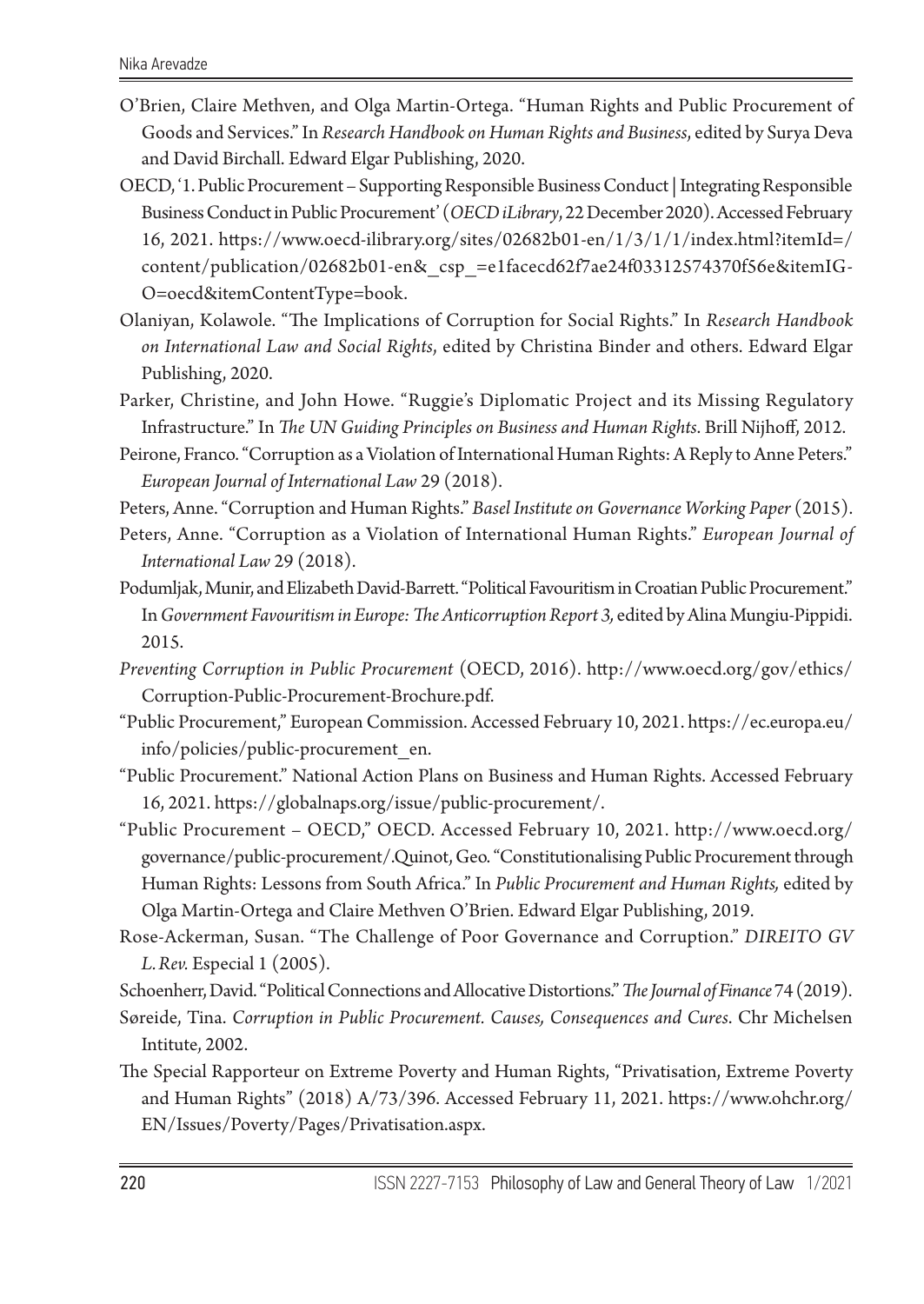- Titl, Vitezslav, and Benny Geys. "Political Donations and the Allocation of Public Procurement Contracts." *European Economic Review* 111 (2019).
- UN, Committee on Economic, Social and Cultural Rights, *CESCR General Comment no. 14 The Right to the Highest Attainable Standard of Health*, E/C.12/2000/4 (2000). Accessed February 9, 2021. https://digitallibrary.un.org/record/425041?ln=en.
- UN, Human Rights Council, *Final Report of the Human Rights Council Advisory Committee on the Issue of the Negative Impact of Corruption on the Enjoyment of Human Rights*, A/HRC/28/73 (2015).
- UN, Human Rights Council, *Guiding Principles on Business and Human Rights: Implementing the United Nations "Protect, Respect and Remedy" Framework 2011*, A/HRC/17/31.
- UN, Human Rights Council, *Report of the Office of the United Nations High Commissioner for Human Rights on Challenges Faced and Best Practices Applied by States in Integrating Human Rights into Their National Strategies and Policies to Fight against Corruption, Including Those Addressing Non-State Actors, Such as the Private Sector*, A/HRC/44/27 (2020).
- UN, Human Rights Council, *Report of the Working Group on the Issue of Human Rights and Transnational Corporations and Other Business Enterprises on Connecting the Business and Human Rights and the Anticorruption Agendas*, A/HRC/44/43 (2020).
- UN, The Special Rapporteur on Extreme Poverty and Human Rights, *Privatisation, Extreme Poverty and Human Rights,* A/73/396 (2018). Accessed February, 11, 2021. https://www.ohchr.org/ EN/Issues/Poverty/Pages/Privatisation.aspx.
- Wensink, Wim, and Jan Maarten de Vet. "Identifying and Reducing Corruption in Public Procurement in the EU" (Made for the European Commission by PwC and Ecorys with support of Utrecht university, 2013). https://ec.europa.eu/anti-fraud/sites/antifraud/files/docs/body/ identifying reducing corruption in public procurement en.pdf.
- Williams-Elegbe, Sope. "Systemic Corruption and Public Procurement in Developing Countries: Are There Any Solutions?" *Journal of Public Procurement* (2018).

#### **Ніка Аревадзе. Корупція з голови: вплив політичного фаворитизму на права людини в державних закупівлях**

**Анотація.** Державні закупівлі становлять значну частину світової економіки та впливають на характер і якість суспільних благ та послуг. Отже, мають значні прямі та непрямі зв'язки з правами людини. Проте системи державних закупівель рідко відображають ці зв'язки і залишаються "глухими" до закликів з боку міжнародних організацій та наукових досліджень щодо інтеграції прав людини. Хоча це питання часто обговорюється загалом, але воно все ж залишається недостатньо вивченим в аспекті управління, які створює розрив між державними закупівлями та правами людини і сприяє відсутності прогресу. У статті досліджується питання щодо управління у сфері державних закупівель, зокрема корупційні схеми політиків та їхня роль у парадоксальній відсутності прогресу у приведенні систем державних закупівель у відповідність до вимог прав людини. Аналізуючи первинні та вторинні джерела, продемонстровано зв'язки між корупційною практикою та поширеними проблемами прав людини у державних закупівлях. Стверджується, що підриваючи системи державних закупівель, політична фаворитизація ставить під загрозу первинні економічні та вторинні соціальні цілі закупівель і спричиняє несприятливі наслідки для прав людини. Ці наслідки завдають шкоди громадянським і політичним, а також економічним,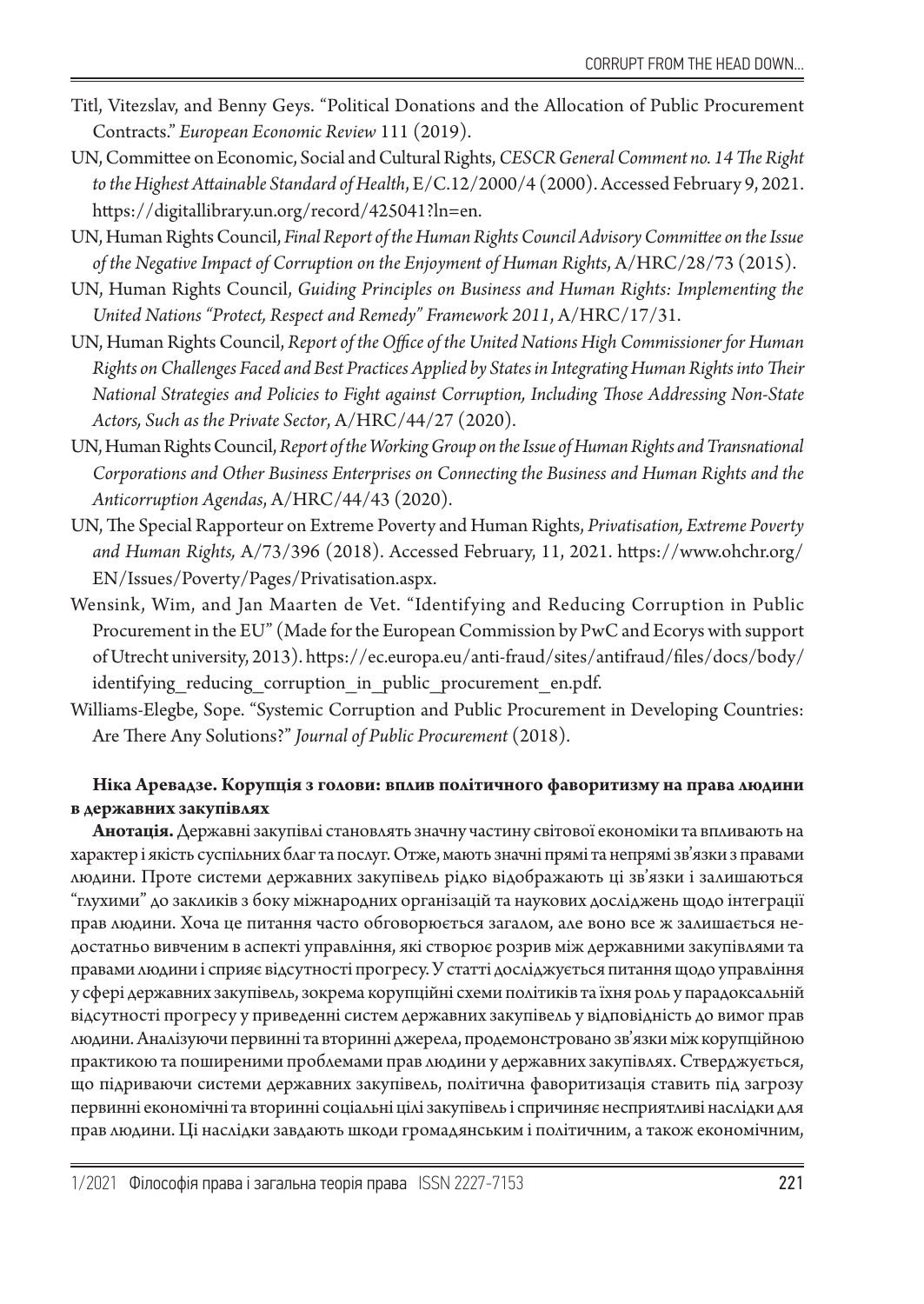соціальним і культурним правам людини у національному контексті зокрема та перешкоджають розвитку загалом. Крім того, ця корупційна домовленість є перешкодою для сприяння інтеграції прав людини у сферу державних закупівель, а отже, гальмує прогрес у новому підході Керівних принципів ООН з питань бізнесу і прав людини, а також положень, що стосуються зв'язку між державою та бізнесом. Висвітлюючи необхідність подальших міждисциплінарних та емпіричних досліджень, які вивчатимуть це питання з точки зору бізнесу та прав людини, запропоновано системний аналіз першопричин, стану та потенційних рішень.

**Ключові слова:** державні закупівлі; бізнес; права людини; Керівні принципи ООН з питань бізнесу і прав людини; корупція; фаворитизм; управління.

#### **Ника Аревадзе. Коррупция с головы: влияние политического фаворитизма на права человека в государственных закупках**

**Аннотация.** Государственные закупки составляют значительную часть мировой экономики и влияют на характер и качество общественных благ и услуг. Итак, имеют значительные прямые и косвенные связи с правами человека. Однако системы государственных закупок редко отражают эти связи и остаются "глухими" к призывам со стороны международных организаций и научных исследований по интеграции прав человека. Хотя этот вопрос часто обсуждается в общем, но он все же остается недостаточно изученным в аспекте управления, создает разрыв между государственными закупками и правами человека и способствует отсутствию прогресса. В статье исследуется вопрос по управлению в сфере государственных закупок, в частности коррупционные схемы политиков и их роль в парадоксальном отсутствии прогресса в приведении систем государственных закупок в соответствие с требованиями прав человека. Анализируя первичные и вторичные источники, продемонстрировано связи между коррупционной практикой и распространенными проблемами прав человека в государственных закупках. Утверждается, что, подрывая системы государственных закупок, политическая фаворитизация ставит под угрозу первичные экономические и вторичные социальные цели закупок и вызывает неблагоприятные последствия для прав человека. Эти последствия наносят ущерб гражданским и политическим, а также экономическим, социальным и культурным правам человека в национальном контексте в частности и препятствуют развитию в целом. Кроме того, эта коррупционная договоренность является препятствием для содействия интеграции прав человека в сферу государственных закупок, а следовательно, тормозит прогресс в новом подходе Руководящих принципов ООН по вопросам бизнеса и прав человека, а также положений, касающихся связи между государством и бизнесом. Освещая необходимость дальнейших междисциплинарных и эмпирических исследований, которые будут изучать этот вопрос с точки зрения бизнеса и прав человека, предложено системный анализ первопричин, состояния и потенциальных решений.

**Ключевые слова:** государственные закупки; бизнес; права человека; Руководящие принципы ООН по вопросам бизнеса и прав человека; коррупция; фаворитизм; управления.

#### **Nika Arevadze. Corrupt from the Head Down: Human Rights Impacts of Political Favouritism in Public Procurement**

**Abstract.** Public procurement represents a significant part of the global economy and influences the nature and quality of public goods and services. Consequently, it has substantial direct and indirect links with the human rights of a wide array of rightsholders. However, public procurement systems rarely reflect these links and remain resistant to calls on human rights integration from international organizations and academic scholarship. While this divergence is often discussed, the root governance